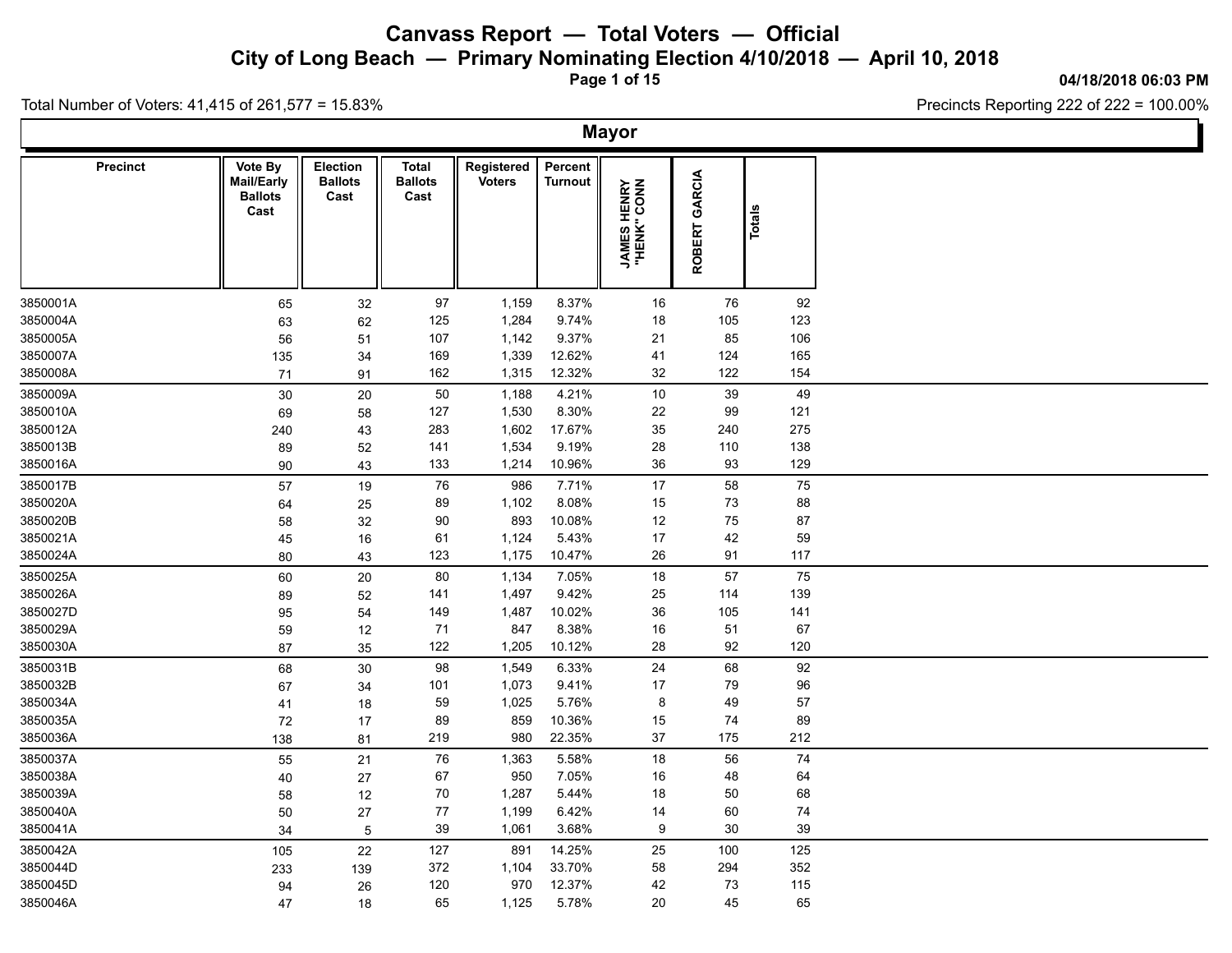**City of Long Beach — Primary Nominating Election 4/10/2018 — April 10, 2018**

**Page 2 of 15**

**04/18/2018 06:03 PM**

Precincts Reporting 222 of 222 = 100.00%

Total Number of Voters: 41,415 of 261,577 = 15.83%

**Mayor Precinct**  $\parallel$  Vote By  $\parallel$  Election  $\parallel$  Total **Ballots Ballots Cast Cast Total Registered** Voters<br>
Turnout<br> **Voters**<br>
Turnout<br> **Voters**<br> **Voters**<br> **Voters**<br> **Voters**<br> **Voters**<br> **Voters**<br> **Voters**<br> **Voter**<br> **Voter**<br> **Voter**<br> **Voter**<br> **Voter**<br> **Voter**<br> **Voter**<br> **Voter**<br> **Voter Percent** Turnout<br> **Turnout**<br>
THENK" CONN<br>
"HENK" CONN<br>
ROBERT GARCIA<br>
Totals **Mail/Early Ballots Cast** 3850047A 75 30 105 1,469 7.15% 28 75 103 3850048A 139 44 183 954 19.18% 33 142 175 3850049A 83 31 114 1,286 8.86% 26 86 112 3850052A 119 42 161 835 19.28% 36 120 156 3850053A 181 63 244 1,404 17.38% 35 197 232 3850055A 203 54 257 1,656 15.52% 65 182 247 3850058A 84 68 152 1,391 10.93% 38 109 147 3850060A 96 41 137 1,468 9.33% 30 105 135 3850065A 180 84 264 964 27.39% 71 167 238 3850067A 297 162 459 1,488 30.85% 113 317 430 3850069A 120 54 174 1,531 11.37% 31 135 166 3850070A 172 95 267 1,001 26.67% 36 213 249 3850071A 114 100 214 936 22.86% 51 157 208 3850072A 154 66 220 1,683 13.07% 45 170 215 3850075A 121 90 211 928 22.74% 27 175 202 3850076A 136 52 188 998 18.84% 37 145 182 3850082A 248 130 378 1,318 28.68% 73 289 362 3850084A 261 134 395 1,464 26.98% 77 301 378 3850085B 331 211 542 1,536 35.29% 99 422 521 3850086A 56 18 74 1,112 6.65% 18 55 73 3850089A 145 28 173 1,523 11.36% 34 135 169 3850091A 45 12 57 1,120 5.09% 6 49 55 3850092A 86 92 178 1,023 17.40% 25 145 170 3850097A 67 45 112 1,017 11.01% 21 88 109 3850099A 95 103 198 1,157 17.11% 42 150 192 3850100A 77 44 121 883 13.70% 27 93 120 3850101A 85 60 145 1,044 13.89% 27 114 141 3850102A 82 34 116 1,387 8.36% 24 91 115 3850103A 100 74 174 1,133 15.36% 30 132 162 3850110A 182 52 234 1,630 14.36% 42 188 230 3850117A 72 31 103 1,310 7.86% 23 80 103 3850120A 149 90 239 1,021 23.41% 32 206 238 3850123A 39 7 46 1,046 4.40% 3 42 45 3850126A 200 52 252 1,684 14.96% 50 192 242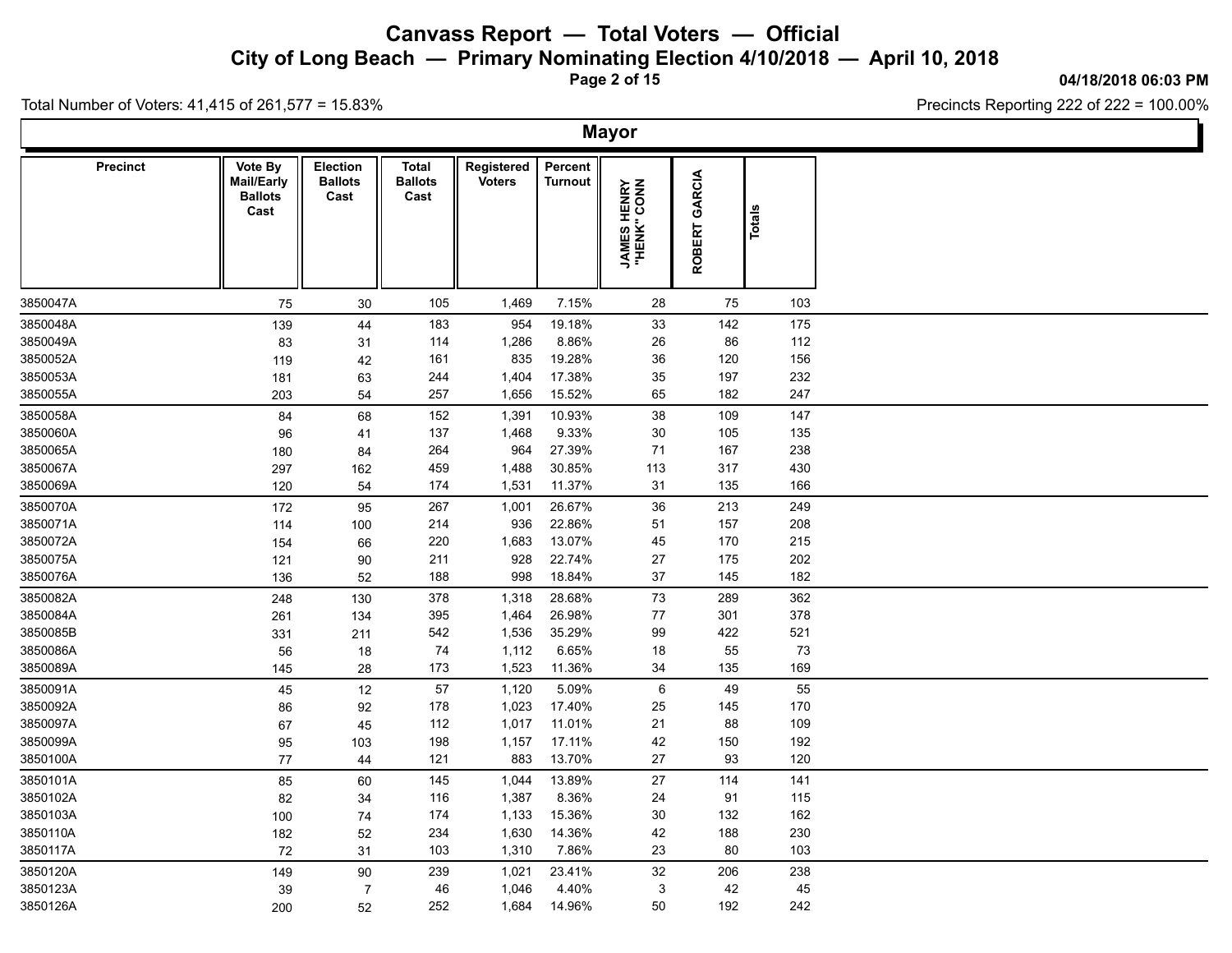**City of Long Beach — Primary Nominating Election 4/10/2018 — April 10, 2018**

**Page 3 of 15**

#### **04/18/2018 06:03 PM**

Precincts Reporting 222 of 222 = 100.00%

Total Number of Voters: 41,415 of 261,577 = 15.83%

**Mayor Precinct**  $\parallel$  Vote By  $\parallel$  Election  $\parallel$  Total **Ballots Ballots Cast Cast Total Registered** Voters<br>
Turnout<br> **Voters**<br>
Turnout<br> **Voters**<br> **Voters**<br> **Voters**<br> **Voters**<br> **Voters**<br> **Voters**<br> **Voters**<br> **Voter**<br> **Voter**<br> **Voter**<br> **Voter**<br> **Voter**<br> **Voter**<br> **Voter**<br> **Voter**<br> **Voter Percent** Turnout<br> **Turnout**<br>
THENK" CONN<br>
"HENK" CONN<br>
ROBERT GARCIA<br>
Totals **Mail/Early Ballots Cast** 3850133A 64 23 87 928 9.38% 20 65 85 3850134A 82 18 100 1,301 7.69% 25 75 100 3850135A 192 65 257 1,619 15.87% 54 199 253 3850137A 53 18 71 1,228 5.78% 16 55 71 3850138A 24 4 28 640 4.38% 10 17 27 3850141A 78 25 103 1,382 7.45% 32 69 101 3850144A 45 18 63 938 6.72% 12 50 62 3850145B 62 15 77 1,252 6.15% 22 54 76 3850146A 61 11 72 1,236 5.83% 19 53 72 3850150A 97 52 149 1,274 11.70% 34 112 146 3850151A 51 36 87 1,264 6.88% 25 61 86 3850152A 107 66 173 1,184 14.61% 36 127 163 3850153A 154 65 219 1,145 19.13% 42 167 209 3850154B 51 18 69 1,230 5.61% 23 46 69 3850156A 73 19 92 1,414 6.51% 19 72 91 3850158A 51 30 81 1,113 7.28% 27 49 76 3850159A 41 25 66 1,004 6.57% 14 49 63 3850163A 149 40 189 1,259 15.01% 23 163 186 3850164A 80 18 98 1,312 7.47% 24 73 97 3850166B 53 17 70 1,370 5.11% 18 49 67 3850170A 50 28 78 1,366 5.71% 15 63 78 3850175B 110 37 147 1,263 11.64% 36 110 146 3850178A 119 60 179 1,553 11.53% 41 134 175 3850183A 164 91 255 1,466 17.39% 35 214 249 3850184A 238 55 293 1,496 19.59% 55 227 282 3850185A 38 28 66 1,005 6.57% 22 42 64 3850190A 79 50 129 861 14.98% 23 104 127 3850198A 213 83 296 1,775 16.68% 55 237 292 3850201A 220 66 286 1,467 19.50% 67 213 280 3850204A 149 65 214 1,637 13.07% 65 141 206 3850215B 358 78 436 1,491 29.24% 77 342 419 3850216A 233 136 369 1,336 27.62% 74 272 346 3850222A 284 97 381 1,584 24.05% 41 321 362 3850223A 262 148 410 1,701 24.10% 74 320 394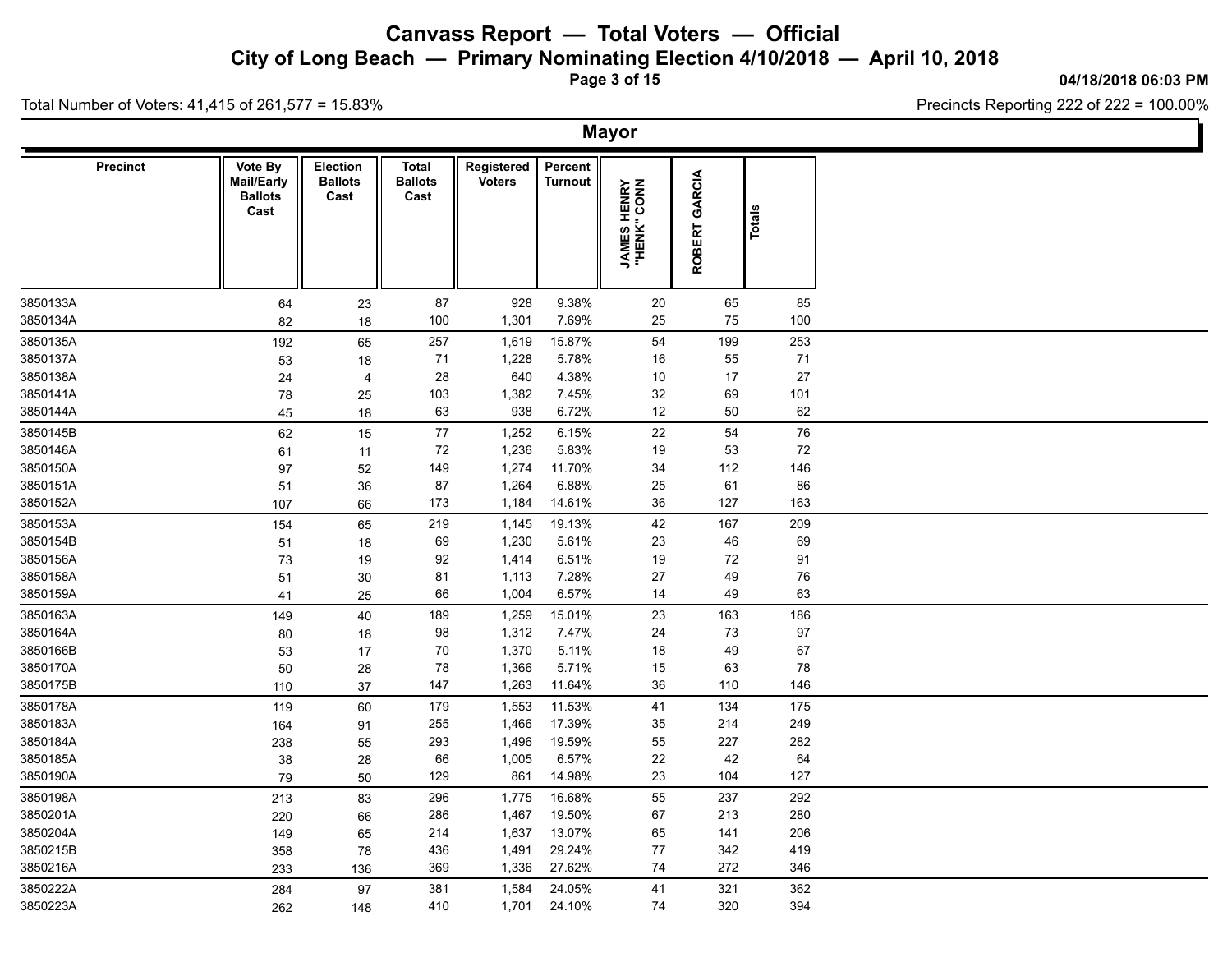**City of Long Beach — Primary Nominating Election 4/10/2018 — April 10, 2018**

**Page 4 of 15**

#### **04/18/2018 06:03 PM**

Ъ

Precincts Reporting 222 of 222 = 100.00%

Total Number of Voters: 41,415 of 261,577 = 15.83%

Γ

|                 |                                                 |                                    |                                        |                             |                    | <b>Mayor</b>                       |               |        |  |
|-----------------|-------------------------------------------------|------------------------------------|----------------------------------------|-----------------------------|--------------------|------------------------------------|---------------|--------|--|
| <b>Precinct</b> | Vote By<br>Mail/Early<br><b>Ballots</b><br>Cast | Election<br><b>Ballots</b><br>Cast | <b>Total</b><br><b>Ballots</b><br>Cast | Registered<br><b>Voters</b> | Percent<br>Turnout | <b>JAMES HENRY</b><br>"HENK" CONN" | ROBERT GARCIA | Totals |  |
| 3850227A        | 120                                             | 43                                 | 163                                    | 1,337                       | 12.19%             | $39\,$                             | 120           | 159    |  |
| 3850229A        | 236                                             | $52\,$                             | 288                                    | 1,618                       | 17.80%             | 73                                 | 206           | 279    |  |
| 3850237A        | 110                                             | 72                                 | 182                                    | 1,636                       | 11.12%             | 26                                 | 150           | 176    |  |
| 3850238A        | 117                                             | 47                                 | 164                                    | 1,287                       | 12.74%             | 32                                 | 129           | 161    |  |
| 3850239B        | 99                                              | 30                                 | 129                                    | 1,079                       | 11.96%             | 25                                 | 101           | 126    |  |
| 3850246A        | 98                                              | 46                                 | 144                                    | 1,403                       | 10.26%             | 36                                 | 100           | 136    |  |
| 3850247A        | 69                                              | 22                                 | 91                                     | 1,238                       | 7.35%              | 22                                 | 69            | 91     |  |
| 3850248A        | 77                                              | 31                                 | 108                                    | 804                         | 13.43%             | 22                                 | 86            | 108    |  |
| 3850254A        | 438                                             | 169                                | 607                                    | 1,805                       | 33.63%             | 94                                 | 474           | 568    |  |
| 3850255A        | 461                                             | 97                                 | 558                                    | 1,903                       | 29.32%             | 92                                 | 440           | 532    |  |
| 3850259A        | 300                                             | 94                                 | 394                                    | 1,255                       | 31.39%             | 60                                 | 310           | 370    |  |
| 3850262A        | 372                                             | 145                                | 517                                    | 1,631                       | 31.70%             | 60                                 | 440           | 500    |  |
| 3850270A        | 187                                             | 96                                 | 283                                    | 1,497                       | 18.90%             | 56                                 | 211           | 267    |  |
| 3850271A        | 226                                             | 92                                 | 318                                    | 1,373                       | 23.16%             | 37                                 | 266           | 303    |  |
| 3850272A        | 266                                             | 106                                | 372                                    | 1,726                       | 21.55%             | 51                                 | 298           | 349    |  |
| 3850275A        | 342                                             | 99                                 | 441                                    | 1,608                       | 27.43%             | 68                                 | 345           | 413    |  |
| 3850280A        | 304                                             | 124                                | 428                                    | 1,207                       | 35.46%             | 53                                 | 347           | 400    |  |
| 3850285A        | 232                                             | 69                                 | 301                                    | 1,110                       | 27.12%             | 50                                 | 236           | 286    |  |
| 3850287A        | 375                                             | 109                                | 484                                    | 1,975                       | 24.51%             | 92                                 | 364           | 456    |  |
| 3850294A        | 266                                             | 91                                 | 357                                    | 1,804                       | 19.79%             | 75                                 | 274           | 349    |  |
| 3850295A        | 274                                             | 112                                | 386                                    | 1,543                       | 25.02%             | 101                                | 254           | 355    |  |
| 3850296A        | 32                                              | 6                                  | 38                                     | 1,091                       | 3.48%              | $\overline{7}$                     | 30            | 37     |  |
| 3850302A        | 232                                             | 73                                 | 305                                    | 1,430                       | 21.33%             | 72                                 | 219           | 291    |  |
| 3850305A        | 244                                             | 64                                 | 308                                    | 1,527                       | 20.17%             | 89                                 | 203           | 292    |  |
| 3850309A        | 337                                             | 106                                | 443                                    | 1,572                       | 28.18%             | 62                                 | 368           | 430    |  |
| 3850316A        | 258                                             | 109                                | 367                                    | 1,352                       | 27.14%             | 71                                 | 248           | 319    |  |
| 3850319A        | 193                                             | 53                                 | 246                                    | 1,666                       | 14.77%             | 89                                 | 152           | 241    |  |
| 3850321A        | 196                                             | 54                                 | 250                                    | 1,560                       | 16.03%             | 59                                 | 181           | 240    |  |
| 3850323A        | 30                                              | $\overline{7}$                     | 37                                     | 561                         | 6.60%              | $\,6\,$                            | 30            | 36     |  |
| 3850324A        | 202                                             | 100                                | 302                                    | 1,352                       | 22.34%             | 48                                 | 247           | 295    |  |
| 3850328A        | 238                                             | 96                                 | 334                                    | 1,317                       | 25.36%             | $90\,$                             | 221           | 311    |  |
| 3850333A        | 135                                             | 82                                 | 217                                    | 1,610                       | 13.48%             | 59                                 | 151           | 210    |  |
| 3850337A        | 296                                             | 171                                | 467                                    | 1,544                       | 30.25%             | 90                                 | 348           | 438    |  |
| 3850345A        | 90                                              | 49                                 | 139                                    | 1,477                       | 9.41%              | 35                                 | 98            | 133    |  |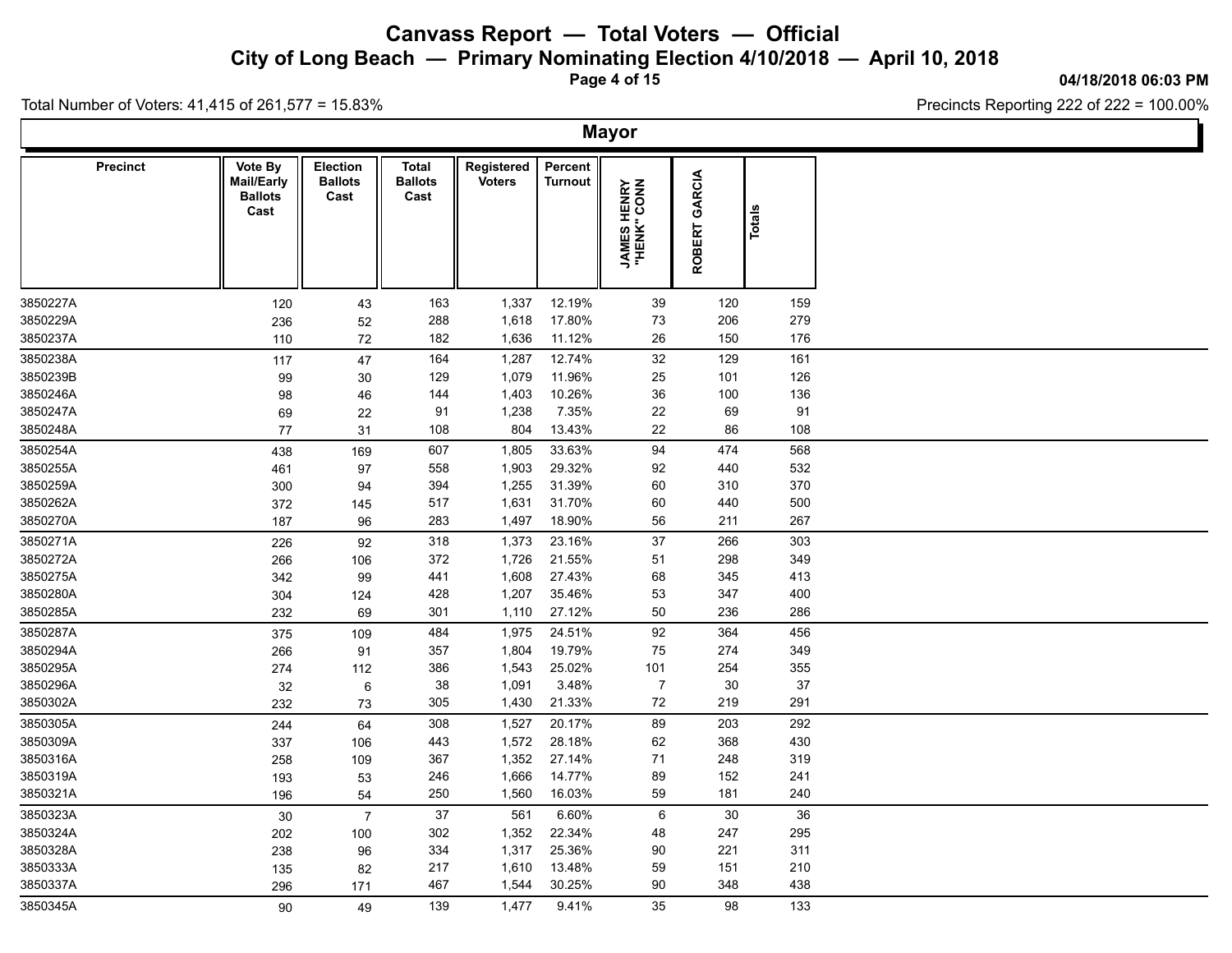**City of Long Beach — Primary Nominating Election 4/10/2018 — April 10, 2018**

**Page 5 of 15**

#### **04/18/2018 06:03 PM**

h.

Precincts Reporting 222 of 222 = 100.00%

|                 |                                                 |                                           |                                        |                             |                           | <b>Mayor</b>                      |               |               |  |
|-----------------|-------------------------------------------------|-------------------------------------------|----------------------------------------|-----------------------------|---------------------------|-----------------------------------|---------------|---------------|--|
| <b>Precinct</b> | Vote By<br>Mail/Early<br><b>Ballots</b><br>Cast | <b>Election</b><br><b>Ballots</b><br>Cast | <b>Total</b><br><b>Ballots</b><br>Cast | Registered<br><b>Voters</b> | Percent<br><b>Turnout</b> | <b>JAMES HENRY</b><br>"HENK" CONN | ROBERT GARCIA | <b>Totals</b> |  |
| 3850346A        | 249                                             | 161                                       | 410                                    | 1,677                       | 24.45%                    | 105                               | 272           | 377           |  |
| 3850348B        | 232                                             | 139                                       | 371                                    | 1,419                       | 26.15%                    | 87                                | 267           | 354           |  |
| 3850355A        | 289                                             | 156                                       | 445                                    | 1,506                       | 29.55%                    | 83                                | 312           | 395           |  |
| 3850356A        | 157                                             | 69                                        | 226                                    | 980                         | 23.06%                    | 78                                | 127           | 205           |  |
| 3850362A        | 98                                              | 54                                        | 152                                    | 1,072                       | 14.18%                    | 37                                | 107           | 144           |  |
| 3850363A        | 223                                             | 125                                       | 348                                    | 1,354                       | 25.70%                    | 74                                | 241           | 315           |  |
| 3850364A        | 75                                              | 32                                        | 107                                    | 1,411                       | 7.58%                     | 24                                | 80            | 104           |  |
| 3850366C        | 156                                             | 113                                       | 269                                    | 1,255                       | 21.43%                    | 74                                | 170           | 244           |  |
| 3850367A        | 162                                             | 80                                        | 242                                    | 1,002                       | 24.15%                    | 64                                | 157           | 221           |  |
| 3850368A        | 132                                             | 44                                        | 176                                    | 1,732                       | 10.16%                    | 25                                | 148           | 173           |  |
| 3850371A        | 275                                             | 170                                       | 445                                    | 1,821                       | 24.44%                    | 99                                | 306           | 405           |  |
| 3850372A        | 221                                             | 194                                       | 415                                    | 1,452                       | 28.58%                    | 108                               | 265           | 373           |  |
| 3850373A        | 180                                             | 135                                       | 315                                    | 1,212                       | 25.99%                    | 76                                | 212           | 288           |  |
| 3850374A        | 232                                             | 145                                       | 377                                    | 1,439                       | 26.20%                    | 109                               | 249           | 358           |  |
| 3850378A        | 137                                             | 86                                        | 223                                    | 1,278                       | 17.45%                    | 51                                | 159           | 210           |  |
| 3850379A        | 40                                              | 32                                        | 72                                     | 1,017                       | 7.08%                     | 17                                | 51            | 68            |  |
| 3850380A        | 34                                              | 13                                        | 47                                     | 425                         | 11.06%                    | 17                                | 28            | 45            |  |
| 3850384A        | 100                                             | 43                                        | 143                                    | 967                         | 14.79%                    | 23                                | 118           | 141           |  |
| 3850386C        | 90                                              | 52                                        | 142                                    | 1,155                       | 12.29%                    | 20                                | 118           | 138           |  |
| 3850395A        | 44                                              | 19                                        | 63                                     | 912                         | 6.91%                     | 18                                | 45            | 63            |  |
| 3850396A        | 86                                              | 32                                        | 118                                    | 1,467                       | 8.04%                     | 25                                | 87            | 112           |  |
| 3850400A        | 87                                              | 59                                        | 146                                    | 1,053                       | 13.87%                    | 23                                | 119           | 142           |  |
| 3850402A        | 72                                              | 46                                        | 118                                    | 818                         | 14.43%                    | 21                                | 93            | 114           |  |
| 3850415A        | 66                                              | 49                                        | 115                                    | 1,157                       | 9.94%                     | 30                                | 75            | 105           |  |
| 3850445A        | 278                                             | 74                                        | 352                                    | 1,165                       | 30.21%                    | 43                                | 284           | 327           |  |
| 3850447A        | 300                                             | 170                                       | 470                                    | 1,604                       | 29.30%                    | 62                                | 375           | 437           |  |
| 3850481A        | 200                                             | 45                                        | 245                                    | 952                         | 25.74%                    | 33                                | 203           | 236           |  |
| 3850517A        | 100                                             | 23                                        | 123                                    | 851                         | 14.45%                    | 32                                | 89            | 121           |  |
| 3850530A        | 116                                             | 28                                        | 144                                    | 869                         | 16.57%                    | 45                                | 93            | 138           |  |
| 3850533A        | 288                                             | 107                                       | 395                                    | 1,685                       | 23.44%                    | 47                                | 334           | 381           |  |
| 3850539A        | 278                                             | 152                                       | 430                                    | 1,512                       | 28.44%                    | 110                               | 284           | 394           |  |
| 3850545B        | 90                                              | 22                                        | 112                                    | 794                         | 14.11%                    | 8                                 | 102           | 110           |  |
| 3850549A        | 315                                             | 80                                        | 395                                    | 1,660                       | 23.80%                    | 73                                | 297           | 370           |  |
| 3850552A        | 47                                              | 10 <sup>1</sup>                           | 57                                     | 738                         | 7.72%                     | 13                                | 44            | 57            |  |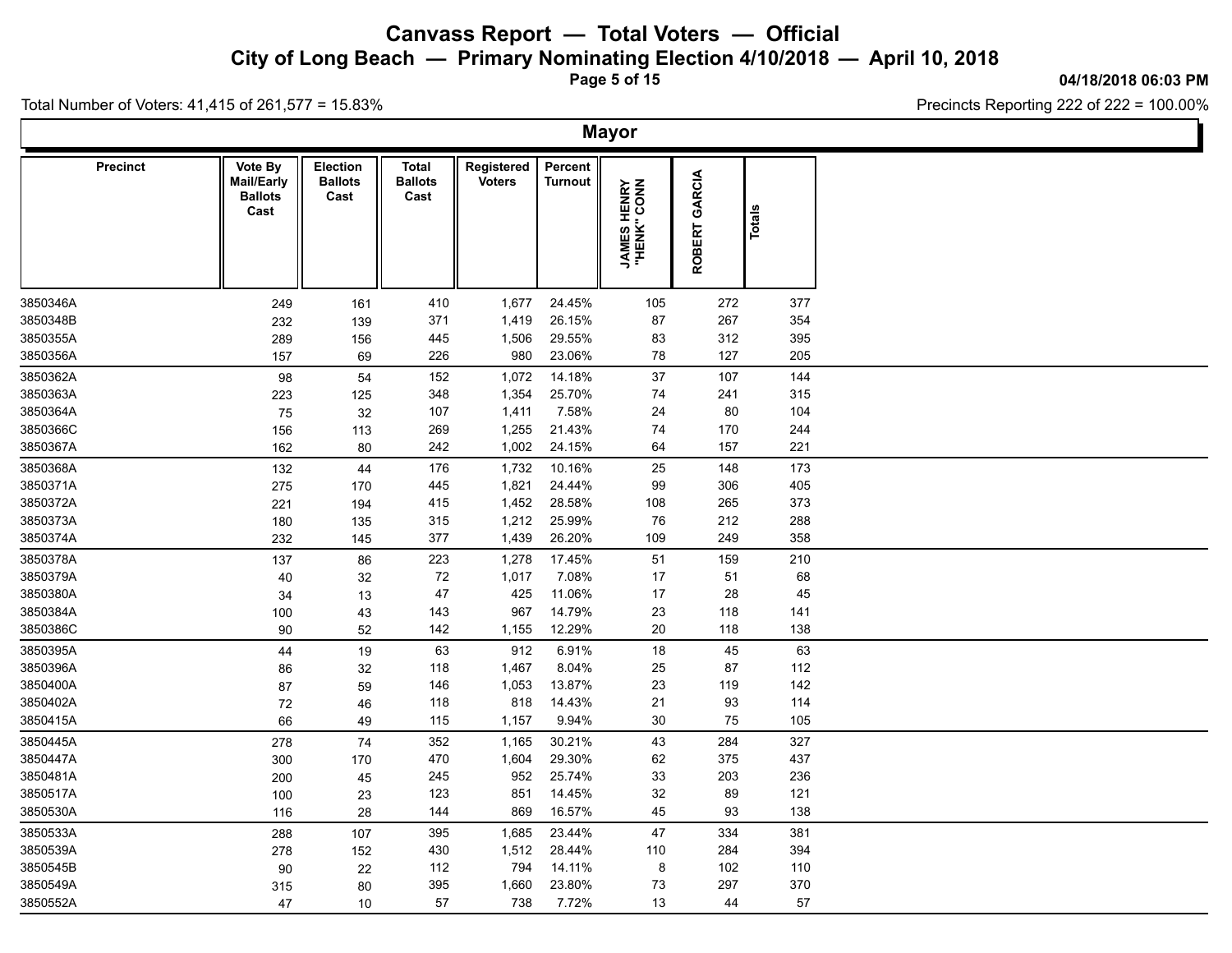**City of Long Beach — Primary Nominating Election 4/10/2018 — April 10, 2018**

**Page 6 of 15**

Total Number of Voters: 41,415 of 261,577 = 15.83%

#### **04/18/2018 06:03 PM**

|          |                 |                                                 |                                           |                                        |                             |                           | <b>Mayor</b>                       |               |               |  |
|----------|-----------------|-------------------------------------------------|-------------------------------------------|----------------------------------------|-----------------------------|---------------------------|------------------------------------|---------------|---------------|--|
|          | <b>Precinct</b> | Vote By<br>Mail/Early<br><b>Ballots</b><br>Cast | <b>Election</b><br><b>Ballots</b><br>Cast | <b>Total</b><br><b>Ballots</b><br>Cast | Registered<br><b>Voters</b> | Percent<br><b>Turnout</b> | <b>JAMES HENRY</b><br>"HENK" CONN" | ROBERT GARCIA | <b>Totals</b> |  |
| 3850553A |                 | 63                                              | 23                                        | 86                                     | 1,217                       | 7.07%                     | 20                                 | 63            | 83            |  |
| 3850554A |                 | 55                                              | 10                                        | 65                                     | 760                         | 8.55%                     | 15                                 | 50            | 65            |  |
| 3850555A |                 | 95                                              | 47                                        | 142                                    | 1,734                       | 8.19%                     | 45                                 | 96            | 141           |  |
| 3850558B |                 | 124                                             | 91                                        | 215                                    | 1,145                       | 18.78%                    | 54                                 | 154           | 208           |  |
| 3850559B |                 | 181                                             | 147                                       | 328                                    | 1,257                       | 26.09%                    | 87                                 | 225           | 312           |  |
| 3850562A |                 | 257                                             | 142                                       | 399                                    | 1,131                       | 35.28%                    | 58                                 | 317           | 375           |  |
| 3850563A |                 | 140                                             | 80                                        | 220                                    | 972                         | 22.63%                    | 34                                 | 168           | 202           |  |
| 3850564B |                 | 117                                             | 36                                        | 153                                    | 1,075                       | 14.23%                    | 31                                 | 119           | 150           |  |
| 3850568A |                 | 148                                             | 90                                        | 238                                    | 999                         | 23.82%                    | 44                                 | 181           | 225           |  |
| 3850572A |                 | 139                                             | 63                                        | 202                                    | 1,281                       | 15.77%                    | 48                                 | 145           | 193           |  |
| 3850577A |                 | 108                                             | 22                                        | 130                                    | 1,281                       | 10.15%                    | 22                                 | 104           | 126           |  |
| 3850591A |                 | 85                                              | 57                                        | 142                                    | 1,429                       | 9.94%                     | 45                                 | 94            | 139           |  |
| 3850593A |                 | 65                                              | 27                                        | 92                                     | 1,257                       | 7.32%                     | 23                                 | 67            | 90            |  |
| 3850594A |                 | 87                                              | 52                                        | 139                                    | 1,392                       | 9.99%                     | 25                                 | 111           | 136           |  |
| 3850611C |                 | 85                                              | 20                                        | 105                                    | 1,300                       | 8.08%                     | 22                                 | 82            | 104           |  |
| 3850612A |                 | 102                                             | 62                                        | 164                                    | 1,044                       | 15.71%                    | 37                                 | 123           | 160           |  |
| 3850614A |                 | 35                                              | 12                                        | 47                                     | 838                         | 5.61%                     | $\overline{7}$                     | 40            | 47            |  |
| 3850616A |                 | 141                                             | 39                                        | 180                                    | 1,444                       | 12.47%                    | 28                                 | 151           | 179           |  |
| 3850617A |                 | 134                                             | 21                                        | 155                                    | 1,455                       | 10.65%                    | 33                                 | 120           | 153           |  |
| 3850620A |                 | 67                                              | 54                                        | 121                                    | 1,150                       | 10.52%                    | 20                                 | 98            | 118           |  |
| 3850621A |                 | 144                                             | 37                                        | 181                                    | 1,822                       | 9.93%                     | 33                                 | 148           | 181           |  |
| 3850624A |                 | 104                                             | 25                                        | 129                                    | 1,384                       | 9.32%                     | 46                                 | 82            | 128           |  |
| 3850625A |                 | 104                                             | 20                                        | 124                                    | 1,339                       | 9.26%                     | 20                                 | 100           | 120           |  |
| 3850632A |                 | 212                                             | 115                                       | 327                                    | 1,298                       | 25.19%                    | 90                                 | 208           | 298           |  |
| 3850636A |                 | 227                                             | 116                                       | 343                                    | 1,431                       | 23.97%                    | 71                                 | 247           | 318           |  |
| 3850637D |                 | 140                                             | 85                                        | 225                                    | 929                         | 24.22%                    | 55                                 | 152           | 207           |  |
| 3850639A |                 | 259                                             | 139                                       | 398                                    | 1,489                       | 26.73%                    | 110                                | 256           | 366           |  |
| 3850645A |                 | 9                                               | 4                                         | 13                                     | 855                         | 1.52%                     | $\mathsf 0$                        | 12            | $12$          |  |
| 3850648A |                 | 303                                             | 149                                       | 452                                    | 1,499                       | 30.15%                    | 85                                 | 333           | 418           |  |
| 3850650A |                 | 113                                             | 42                                        | 155                                    | 874                         | 17.73%                    | 30                                 | 117           | 147           |  |
| 3850660A |                 | 92                                              | 22                                        | 114                                    | 1,607                       | 7.09%                     | 15                                 | 96            | 111           |  |
| 3850671A |                 | 86                                              | 49                                        | 135                                    | 1,212                       | 11.14%                    | 19                                 | 111           | 130           |  |
| 3850687A |                 | 46                                              | 3                                         | 49                                     | 1,057                       | 4.64%                     | 9                                  | 40            | 49            |  |
| 3850688A |                 | 249                                             | 47                                        | 296                                    | 1,063                       | 27.85%                    | 45                                 | 236           | 281           |  |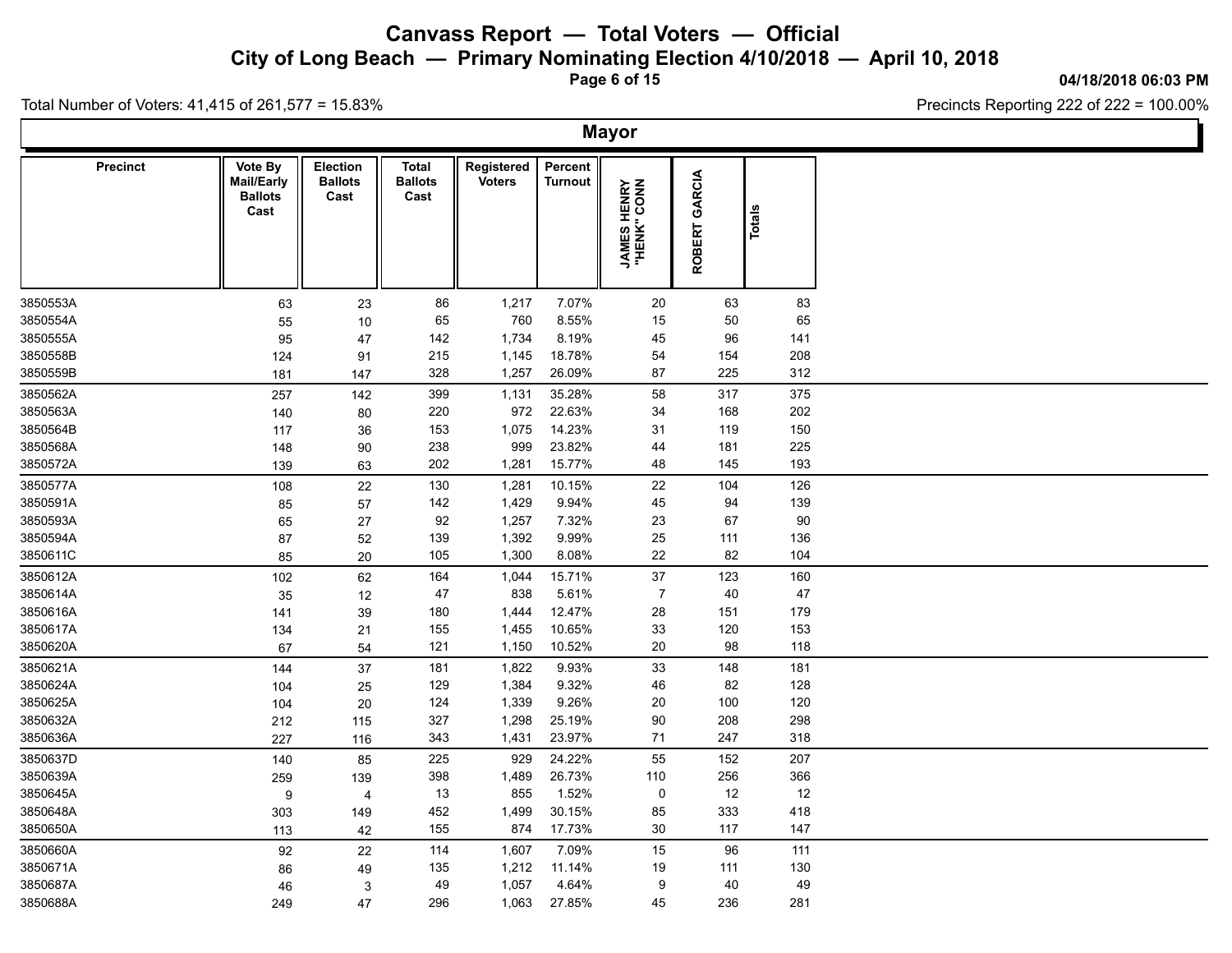**City of Long Beach — Primary Nominating Election 4/10/2018 — April 10, 2018**

**Page 7 of 15**

**04/18/2018 06:03 PM**

Precincts Reporting 222 of 222 = 100.00%

Total Number of Voters: 41,415 of 261,577 = 15.83%

 $\Gamma$ 

|                |                                                        |                                    |                                        |                             |                      | <b>Mayor</b>                       |                         |                |  |
|----------------|--------------------------------------------------------|------------------------------------|----------------------------------------|-----------------------------|----------------------|------------------------------------|-------------------------|----------------|--|
| Precinct       | Vote By<br><b>Mail/Early</b><br><b>Ballots</b><br>Cast | Election<br><b>Ballots</b><br>Cast | <b>Total</b><br><b>Ballots</b><br>Cast | Registered<br><b>Voters</b> | Percent  <br>Turnout | <b>JAMES HENRY</b><br>"HENK" CONN" | GARCIA<br><b>ROBERT</b> | Totals         |  |
| 3850701A       | 87                                                     | 48                                 | 135                                    | 907                         | 14.88%               | 15                                 | 113                     | 128            |  |
| 3850702A       | 52                                                     | 16                                 | 68                                     | 1,231                       | 5.52%                | 18                                 | 47                      | 65             |  |
| 3850001C       | 0                                                      | -0                                 | 0                                      | 2                           | 0.00%                | 0                                  | 0                       | 0              |  |
| 3850001D       | 0                                                      | 0                                  | 0                                      |                             | $0.00\%$             | 0                                  | 0                       | 0              |  |
| 3850001E       | $\Omega$                                               | 0                                  | 0                                      | 0                           | $0.00\%$             | 0                                  | 0                       | 0              |  |
| 3850002A       | 0                                                      | 0                                  | 0                                      |                             | 0.00%                | 0                                  | 0                       | 0              |  |
| 3850003A       | $\overline{2}$                                         | $\mathbf 0$                        | $\overline{2}$                         | 257                         | 0.78%                | $\mathbf{1}$                       | $\mathbf{1}$            | $\overline{c}$ |  |
| 3850037F       |                                                        | - 0                                | 0                                      | $\mathbf 0$                 | 0.00%                | 0                                  | 0                       | 0              |  |
| 3850045A       | 14                                                     |                                    | 15                                     | 90                          | 16.67%               | 3                                  | 12                      | 15             |  |
| 3850052C       |                                                        | 0                                  |                                        | 17                          | 5.88%                | 0                                  |                         | 1              |  |
| 3850226B       | 0                                                      | 0                                  | 0                                      | $\overline{4}$              | $0.00\%$             | 0                                  | 0                       | 0              |  |
| 3850233A       | $\Omega$                                               | $\mathbf 0$                        | 0                                      | - 1                         | $0.00\%$             | 0                                  | 0                       | 0              |  |
| 3850338A       | $\Omega$                                               | -0                                 | 0                                      | -3                          | $0.00\%$             | 0                                  | 0                       | 0              |  |
| 3850389A       |                                                        | 0                                  | 0                                      | $\overline{c}$              | $0.00\%$             | 0                                  | 0                       | 0              |  |
| 3850390A       |                                                        | - 0                                | 0                                      | $\mathbf 0$                 | 0.00%                | 0                                  | 0                       | 0              |  |
| 3850545A       | ົ                                                      | 0                                  | $\overline{2}$                         | 21                          | 9.52%                |                                    |                         | $\overline{c}$ |  |
| 3850661B       | $\mathbf 0$                                            | $\mathbf 0$                        | 0                                      | 0                           | $0.00\%$             | 0                                  | $\pmb{0}$               | $\pmb{0}$      |  |
| <b>Totals:</b> | 28,758                                                 | 12,657                             | 41,415                                 | 261,553                     |                      | 8,379                              | 31,112                  | 39,491         |  |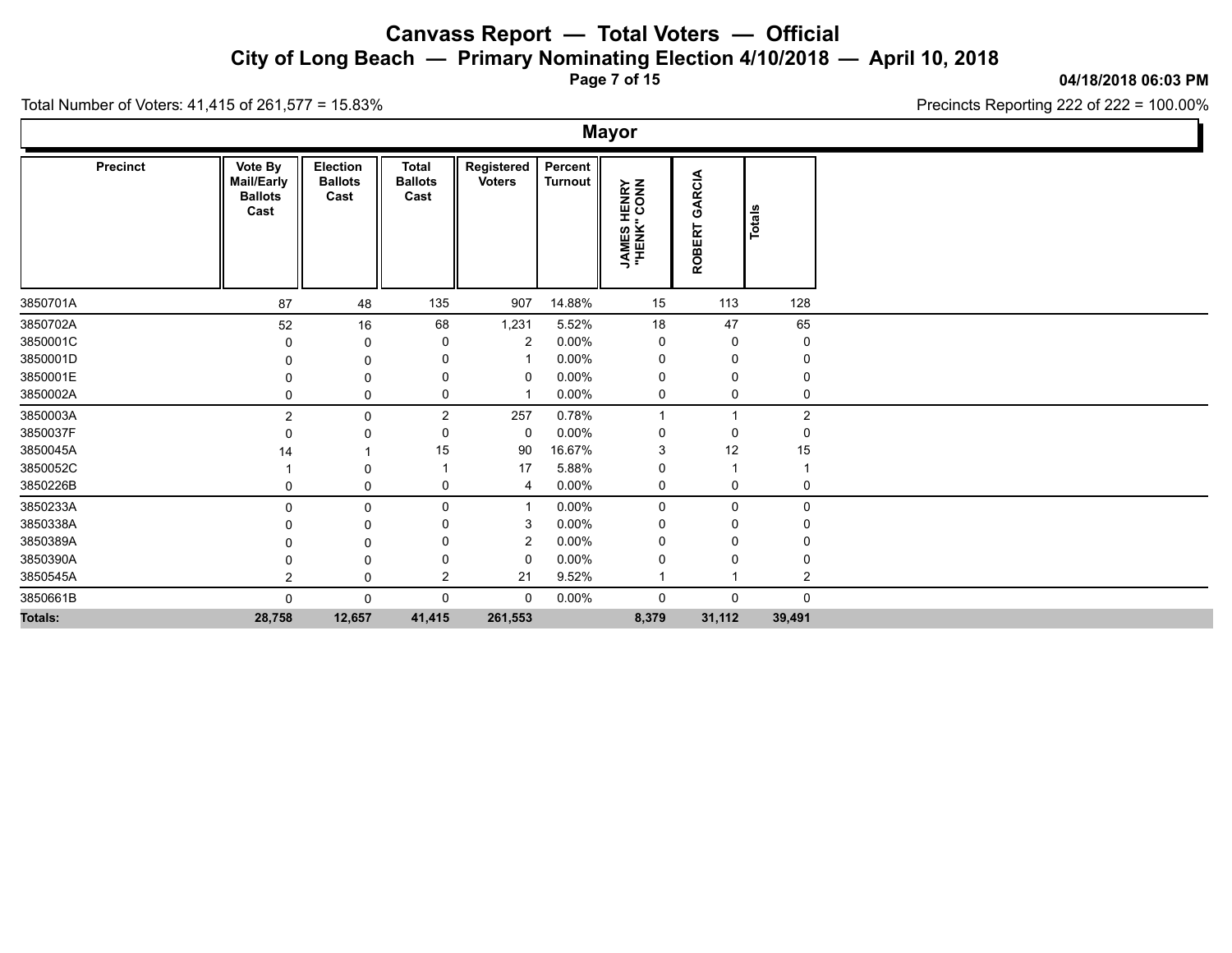**City of Long Beach — Primary Nominating Election 4/10/2018 — April 10, 2018**

**Page 8 of 15**

#### **04/18/2018 06:03 PM**

Precincts Reporting 222 of 222 = 100.00%

|                 |                                                 |                                    |                                        |                             |                           | <b>Council Member, District 3</b>      |                |                  |             |  |
|-----------------|-------------------------------------------------|------------------------------------|----------------------------------------|-----------------------------|---------------------------|----------------------------------------|----------------|------------------|-------------|--|
| <b>Precinct</b> | Vote By<br>Mail/Early<br><b>Ballots</b><br>Cast | Election<br><b>Ballots</b><br>Cast | <b>Total</b><br><b>Ballots</b><br>Cast | Registered<br><b>Voters</b> | Percent<br><b>Turnout</b> | ROB"<br>RT D. "I<br>SAVIN<br>面<br>ROBI | PRICE<br>SUZIE | KAJER<br>GORDANA | Total       |  |
| 3850048A        | 139                                             | 44                                 | 183                                    | 954                         | 19.18%                    | 17                                     | 133            | 30               | 180         |  |
| 3850183A        | 164                                             | 91                                 | 255                                    | 1,466                       | 17.39%                    | 25                                     | 181            | 40               | 246         |  |
| 3850184A        | 238                                             | 55                                 | 293                                    | 1,496                       | 19.59%                    | 22                                     | 212            | 50               | 284         |  |
| 3850215B        | 358                                             | 78                                 | 436                                    | 1,491                       | 29.24%                    | 47                                     | 326            | 51               | 424         |  |
| 3850222A        | 284                                             | 97                                 | 381                                    | 1,584                       | 24.05%                    | 22                                     | 298            | 54               | 374         |  |
| 3850223A        | 262                                             | 148                                | 410                                    | 1,701                       | 24.10%                    | 31                                     | 300            | 72               | 403         |  |
| 3850254A        | 438                                             | 169                                | 607                                    | 1,805                       | 33.63%                    | 38                                     | 510            | 53               | 601         |  |
| 3850255A        | 461                                             | 97                                 | 558                                    | 1,903                       | 29.32%                    | 47                                     | 446            | 56               | 549         |  |
| 3850259A        | 300                                             | 94                                 | 394                                    | 1,255                       | 31.39%                    | 20                                     | 321            | 48               | 389         |  |
| 3850262A        | 372                                             | 145                                | 517                                    | 1,631                       | 31.70%                    | 22                                     | 423            | 67               | 512         |  |
| 3850270A        | 187                                             | 96                                 | 283                                    | 1,497                       | 18.90%                    | 25                                     | 205            | 45               | 275         |  |
| 3850271A        | 226                                             | 92                                 | 318                                    | 1,373                       | 23.16%                    | 26                                     | 250            | 34               | 310         |  |
| 3850272A        | 266                                             | 106                                | 372                                    | 1,726                       | 21.55%                    | 30                                     | 295            | 39               | 364         |  |
| 3850275A        | 342                                             | 99                                 | 441                                    | 1,608                       | 27.43%                    | 35                                     | 357            | 40               | 432         |  |
| 3850280A        | 304                                             | 124                                | 428                                    | 1,207                       | 35.46%                    | 60                                     | 328            | 34               | 422         |  |
| 3850285A        | 232                                             | 69                                 | 301                                    | 1,110                       | 27.12%                    | 31                                     | 230            | 37               | 298         |  |
| 3850287A        | 375                                             | 109                                | 484                                    | 1,975                       | 24.51%                    | 45                                     | 355            | 79               | 479         |  |
| 3850294A        | 266                                             | 91                                 | 357                                    | 1,804                       | 19.79%                    | 57                                     | 242            | 47               | 346         |  |
| 3850309A        | 337                                             | 106                                | 443                                    | 1,572                       | 28.18%                    | 41                                     | 335            | 57               | 433         |  |
| 3850324A        | 202                                             | 100                                | 302                                    | 1,352                       | 22.34%                    | 28                                     | 218            | 52               | 298         |  |
| 3850445A        | 278                                             | 74                                 | 352                                    | 1,165                       | 30.21%                    | 33                                     | 290            | 25               | 348         |  |
| 3850481A        | 200                                             | 45                                 | 245                                    | 952                         | 25.74%                    | 16                                     | 198            | 29               | 243         |  |
| 3850533A        | 288                                             | 107                                | 395                                    | 1,685                       | 23.44%                    | 34                                     | 279            | 68               | 381         |  |
| 3850620A        | 67                                              | 54                                 | 121                                    | 1,150                       | 10.52%                    | 8                                      | 87             | 23               | 118         |  |
| 3850645A        | 9                                               | $\overline{4}$                     | 13                                     | 855                         | 1.52%                     | 0                                      | 13             | 0                | 13          |  |
| 3850688A        | 249                                             | 47                                 | 296                                    | 1,063                       | 27.85%                    | 30                                     | 226            | 34               | 290         |  |
| 3850338A        | 0                                               | $\mathbf 0$                        | $\Omega$                               | 3                           | 0.00%                     | 0                                      | 0              | 0                | $\mathbf 0$ |  |
| Totals:         | 6,844                                           | 2,341                              | 9,185                                  | 37,383                      |                           | 790                                    | 7,058          | 1,164            | 9,012       |  |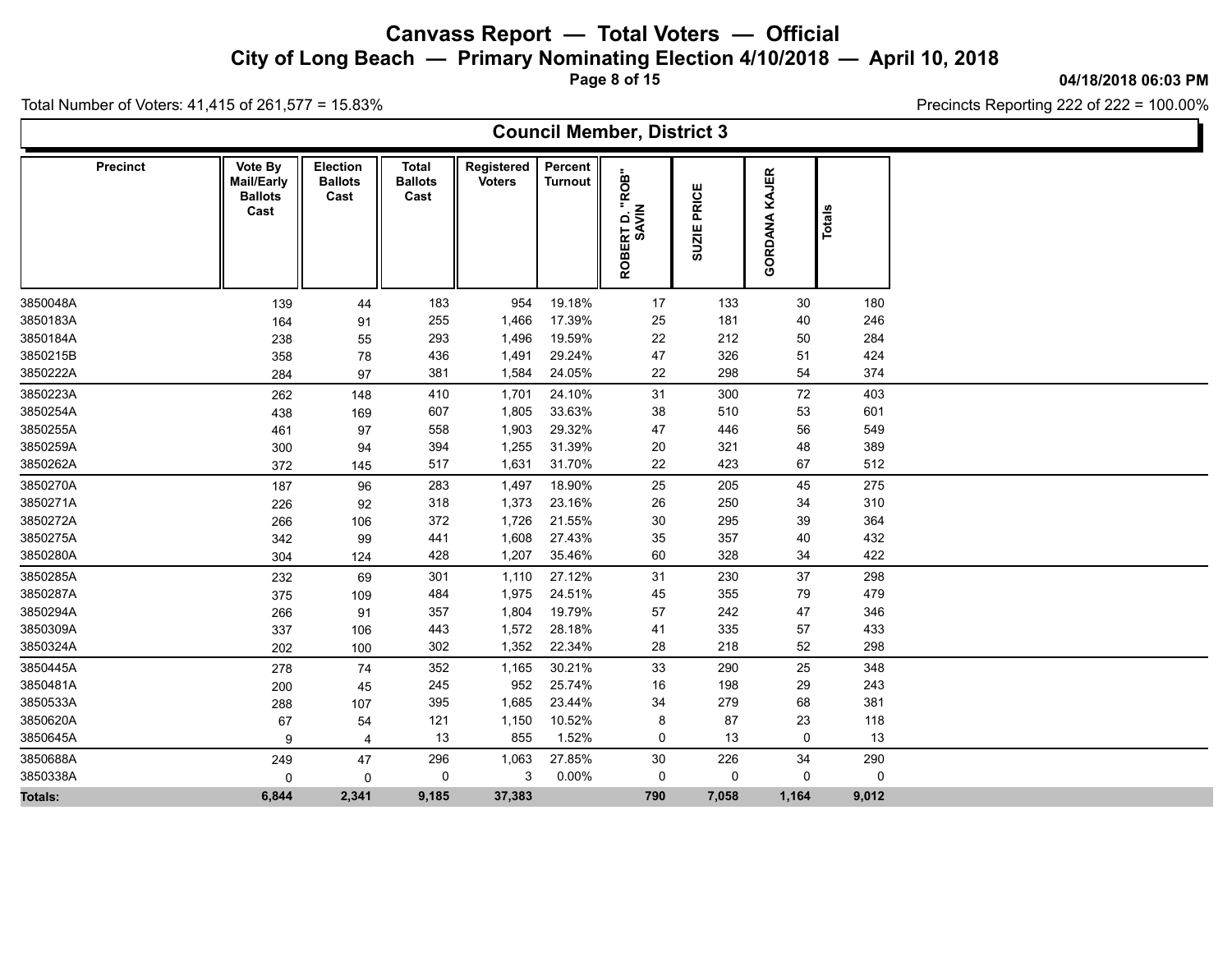**City of Long Beach — Primary Nominating Election 4/10/2018 — April 10, 2018**

**Page 9 of 15**

#### **04/18/2018 06:03 PM**

Precincts Reporting 222 of 222 = 100.00%

|                 |                                                        |                                    |                                        |                             |                           | <b>Council Member, District 5</b> |                                      |                                                     |             |        |  |
|-----------------|--------------------------------------------------------|------------------------------------|----------------------------------------|-----------------------------|---------------------------|-----------------------------------|--------------------------------------|-----------------------------------------------------|-------------|--------|--|
| <b>Precinct</b> | Vote By<br><b>Mail/Early</b><br><b>Ballots</b><br>Cast | Election<br><b>Ballots</b><br>Cast | <b>Total</b><br><b>Ballots</b><br>Cast | Registered<br><b>Voters</b> | Percent<br><b>Turnout</b> | 쁪<br>Ö<br>CORLISS                 | <b>OSBORN II</b><br>ż<br><b>NHOL</b> | <b>63</b><br>$\overline{\mathsf{a}}$<br><b>RICH</b> | STACY MUNGO | Totals |  |
| 3850045D        | 94                                                     | 26                                 | 120                                    | 970                         | 12.37%                    | 34                                | $5\overline{)}$                      | 40                                                  | 40          | 119    |  |
| 3850065A        | 180                                                    | 84                                 | 264                                    | 964                         | 27.39%                    | 87                                | 7                                    | 43                                                  | 123         | 260    |  |
| 3850067A        | 297                                                    | 162                                | 459                                    | 1,488                       | 30.85%                    | 80                                | 18                                   | 125                                                 | 228         | 451    |  |
| 3850295A        | 274                                                    | 112                                | 386                                    | 1,543                       | 25.02%                    | 72                                | 14                                   | 119                                                 | 167         | 372    |  |
| 3850316A        | 258                                                    | 109                                | 367                                    | 1,352                       | 27.14%                    | 87                                | 14                                   | 66                                                  | 197         | 364    |  |
| 3850328A        | 238                                                    | 96                                 | 334                                    | 1,317                       | 25.36%                    | 57                                | 17                                   | 95                                                  | 162         | 331    |  |
| 3850337A        | 296                                                    | 171                                | 467                                    | 1,544                       | 30.25%                    | 80                                | 18                                   | 171                                                 | 186         | 455    |  |
| 3850346A        | 249                                                    | 161                                | 410                                    | 1,677                       | 24.45%                    | 72                                | 16                                   | 138                                                 | 182         | 408    |  |
| 3850348B        | 232                                                    | 139                                | 371                                    | 1,419                       | 26.15%                    | 67                                | 10                                   | 162                                                 | 128         | 367    |  |
| 3850355A        | 289                                                    | 156                                | 445                                    | 1,506                       | 29.55%                    | 101                               | 13                                   | 159                                                 | 167         | 440    |  |
| 3850356A        | 157                                                    | 69                                 | 226                                    | 980                         | 23.06%                    | 51                                | 21                                   | 76                                                  | 76          | 224    |  |
| 3850363A        | 223                                                    | 125                                | 348                                    | 1,354                       | 25.70%                    | 53                                | 12                                   | 72                                                  | 206         | 343    |  |
| 3850366C        | 156                                                    | 113                                | 269                                    | 1,255                       | 21.43%                    | 51                                | 13                                   | 81                                                  | 117         | 262    |  |
| 3850367A        | 162                                                    | 80                                 | 242                                    | 1,002                       | 24.15%                    | 44                                | $\overline{7}$                       | 78                                                  | 111         | 240    |  |
| 3850371A        | 275                                                    | 170                                | 445                                    | 1,821                       | 24.44%                    | 72                                | 16                                   | 126                                                 | 227         | 441    |  |
| 3850372A        | 221                                                    | 194                                | 415                                    | 1,452                       | 28.58%                    | 133                               | $\overline{7}$                       | 98                                                  | 174         | 412    |  |
| 3850373A        | 180                                                    | 135                                | 315                                    | 1,212                       | 25.99%                    | 37                                | 12                                   | 162                                                 | 103         | 314    |  |
| 3850374A        | 232                                                    | 145                                | 377                                    | 1,439                       | 26.20%                    | 47                                | 18                                   | 132                                                 | 176         | 373    |  |
| 3850378A        | 137                                                    | 86                                 | 223                                    | 1,278                       | 17.45%                    | 39                                | 5                                    | 76                                                  | 102         | 222    |  |
| 3850447A        | 300                                                    | 170                                | 470                                    | 1,604                       | 29.30%                    | 45                                | 20                                   | 76                                                  | 326         | 467    |  |
| 3850539A        | 278                                                    | 152                                | 430                                    | 1,512                       | 28.44%                    | 59                                | 21                                   | 144                                                 | 194         | 418    |  |
| 3850632A        | 212                                                    | 115                                | 327                                    | 1,298                       | 25.19%                    | 86                                | 9                                    | 89                                                  | 141         | 325    |  |
| 3850636A        | 227                                                    | 116                                | 343                                    | 1,431                       | 23.97%                    | 64                                | 12                                   | 79                                                  | 182         | 337    |  |
| 3850637D        | 140                                                    | 85                                 | 225                                    | 929                         | 24.22%                    | 50                                | 18                                   | 48                                                  | 107         | 223    |  |
| 3850639A        | 259                                                    | 139                                | 398                                    | 1,489                       | 26.73%                    | 72                                | 12                                   | 133                                                 | 172         | 389    |  |
| 3850648A        | 303                                                    | 149                                | 452                                    | 1,499                       | 30.15%                    | 62                                | 18                                   | 87                                                  | 281         | 448    |  |
| 3850650A        | 113                                                    | 42                                 | 155                                    | 874                         | 17.73%                    | 15                                | 9                                    | 17                                                  | 107         | 148    |  |
| 3850045A        | 14                                                     | $\overline{1}$                     | 15                                     | 90                          | 16.67%                    | $\overline{c}$                    | $\overline{1}$                       | $\mathbf 0$                                         | 9           | 12     |  |
| Totals:         | 5,996                                                  | 3,302                              | 9,298                                  | 36,299                      |                           | 1,719                             | 363                                  | 2,692                                               | 4,391       | 9,165  |  |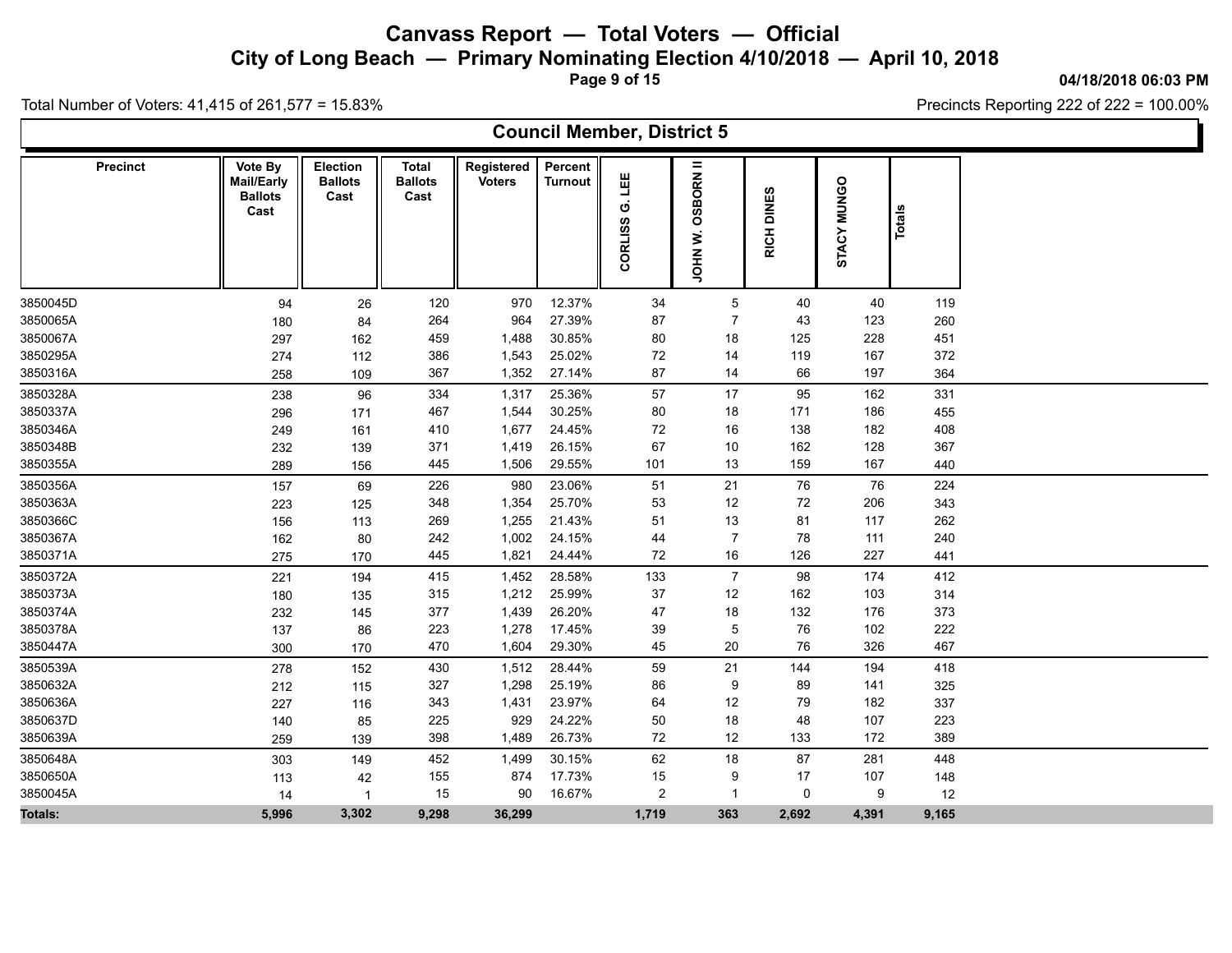**City of Long Beach — Primary Nominating Election 4/10/2018 — April 10, 2018**

**Page 10 of 15**

#### **04/18/2018 06:03 PM**

Precincts Reporting 222 of 222 = 100.00%

|                      |                 |                                                 |                                    |                                        |                             |                           | <b>Council Member, District 7</b> |                              |                     |                      |                               |                 |  |
|----------------------|-----------------|-------------------------------------------------|------------------------------------|----------------------------------------|-----------------------------|---------------------------|-----------------------------------|------------------------------|---------------------|----------------------|-------------------------------|-----------------|--|
|                      | <b>Precinct</b> | Vote By<br>Mail/Early<br><b>Ballots</b><br>Cast | Election<br><b>Ballots</b><br>Cast | <b>Total</b><br><b>Ballots</b><br>Cast | Registered<br><b>Voters</b> | Percent<br><b>Turnout</b> | <b>URANGA</b><br><b>ROBERTO</b>   | <b>OSCAR S.<br/>DELACRUZ</b> | <b>JARED MILRAD</b> | <b>SHIN</b><br>KEVIN | <b>SERENO</b><br><b>CHRIS</b> | Totals          |  |
| 3850036A             |                 | 138                                             | 81                                 | 219                                    | 980                         | 22.35%                    | 113                               | $\overline{2}$               | 51                  | 50                   | $\overline{1}$                | 217             |  |
| 3850044D             |                 | 233                                             | 139                                | 372                                    | 1,104                       | 33.70%                    | 136                               | 6                            | 168                 | 50                   | 6                             | 366             |  |
| 3850071A             |                 | 114                                             | 100                                | 214                                    | 936                         | 22.86%                    | 93                                | $\overline{2}$               | 70                  | 46                   | 0                             | 211             |  |
| 3850076A             |                 | 136                                             | 52                                 | 188                                    | 998                         | 18.84%                    | 88                                | 4                            | 60                  | 34                   | $\overline{2}$                | 188             |  |
| 3850082A             |                 | 248                                             | 130                                | 378                                    | 1,318                       | 28.68%                    | 145                               | $\mathbf{1}$                 | 170                 | 55                   | $\overline{2}$                | 373             |  |
| 3850084A             |                 | 261                                             | 134                                | 395                                    | 1,464                       | 26.98%                    | 130                               | $\mathbf{1}$                 | 192                 | 64                   | $\overline{4}$                | 391             |  |
| 3850085B             |                 | 331                                             | 211                                | 542                                    | 1,536                       | 35.29%                    | 176                               | 9                            | 258                 | 74                   | 6                             | 523             |  |
| 3850092A             |                 | 86                                              | 92                                 | 178                                    | 1,023                       | 17.40%                    | 98                                | 3                            | 42                  | 33                   | $\mathbf 0$                   | 176             |  |
| 3850097A             |                 | 67                                              | 45                                 | 112                                    | 1,017                       | 11.01%                    | 73                                | 6                            | 5                   | 24                   | -1                            | 109             |  |
| 3850099A             |                 | 95                                              | 103                                | 198                                    | 1,157                       | 17.11%                    | 129                               | $\overline{7}$               | 42                  | 19                   | 0                             | 197             |  |
| 3850100A             |                 | 77                                              | 44                                 | 121                                    | 883                         | 13.70%                    | 66                                | 4                            | 28                  | 19                   | $\mathbf{3}$                  | 120             |  |
| 3850101A             |                 | 85                                              | 60                                 | 145                                    | 1,044                       | 13.89%                    | 93                                | 11                           | 16                  | 23                   | -1                            | 144             |  |
| 3850103A             |                 | 100                                             | 74                                 | 174                                    | 1,133                       | 15.36%                    | 114                               | 4                            | 30                  | 21                   | $\overline{2}$                | 171             |  |
| 3850120A             |                 | 149                                             | 90                                 | 239                                    | 1,021                       | 23.41%                    | 125                               | 4                            | 59                  | 45                   | -1                            | 234             |  |
| 3850190A             |                 | 79                                              | 50                                 | 129                                    | 861                         | 14.98%                    | 78                                | 5                            | 17                  | 20                   | $\overline{5}$                | 125             |  |
| 3850323A             |                 | 30                                              | $\overline{7}$                     | 37                                     | 561                         | 6.60%                     | 21                                | $\mathbf{1}$                 | $\overline{5}$      | 8                    | $\mathbf 0$                   | 35              |  |
| 3850333A             |                 | 135                                             | 82                                 | 217                                    | 1,610                       | 13.48%                    | 79                                | 73                           | 33                  | 27                   | -1                            | 213             |  |
| 3850384A             |                 | 100                                             | 43                                 | 143                                    | 967                         | 14.79%                    | 89                                | $\overline{4}$               | 30                  | 16                   | 0                             | 139             |  |
| 3850400A             |                 | 87                                              | 59                                 | 146                                    | 1,053                       | 13.87%                    | 88                                | 11                           | 29                  | 16                   | $\overline{2}$                | 146             |  |
| 3850517A             |                 | 100                                             | 23                                 | 123                                    | 851                         | 14.45%                    | 61                                | 6                            | 31                  | 20                   | $\overline{2}$                | 120             |  |
| 3850530A             |                 | 116                                             | 28                                 | 144                                    | 869                         | 16.57%                    | 62                                | $\overline{7}$               | 34                  | 36                   | $\overline{1}$                | 140             |  |
| 3850558B             |                 | 124                                             | 91                                 | 215                                    | 1,145                       | 18.78%                    | 85                                | $\overline{2}$               | 80                  | 43                   | $\overline{4}$                | 214             |  |
| 3850559B             |                 | 181                                             | 147                                | 328                                    | 1,257                       | 26.09%                    | 119                               | 3                            | 145                 | 49                   | 5                             | 321             |  |
| 3850563A             |                 | 140                                             | 80                                 | 220                                    | 972                         | 22.63%                    | 77                                | $\overline{2}$               | 90                  | 31                   | 5                             | 205             |  |
| 3850564B             |                 | 117                                             | 36                                 | 153                                    | 1,075                       | 14.23%                    | 88                                | 3                            | 33                  | 23                   | 0                             | 147             |  |
| 3850568A             |                 | 148                                             | 90                                 | 238                                    | 999                         | 23.82%                    | 134                               | 5                            | 61                  | 30                   | $\overline{2}$                | 232             |  |
| 3850572A             |                 | 139                                             | 63                                 | 202                                    | 1,281                       | 15.77%                    | 83                                | 3                            | 81                  | 27                   | $\overline{2}$                | 196             |  |
| 3850671A             |                 | 86                                              | 49                                 | 135                                    | 1,212                       | 11.14%                    | 83                                | 6                            | 20                  | 22                   | $\overline{2}$                | 133             |  |
| 3850701A<br>3850390A |                 | 87<br>$\mathbf 0$                               | 48<br>$\mathbf 0$                  | 135<br>0                               | 907<br>0                    | 14.88%<br>0.00%           | 71<br>0                           | 3<br>$\mathbf 0$             | 24<br>0             | 34<br>$\mathbf{0}$   | 0<br>0                        | 132<br>$\Omega$ |  |
|                      |                 |                                                 |                                    |                                        |                             |                           |                                   |                              |                     |                      |                               |                 |  |
| Totals:              |                 | 3,789                                           | 2,251                              | 6,040                                  | 31,234                      |                           | 2,797                             | 198                          | 1,904               | 959                  | 60                            | 5,918           |  |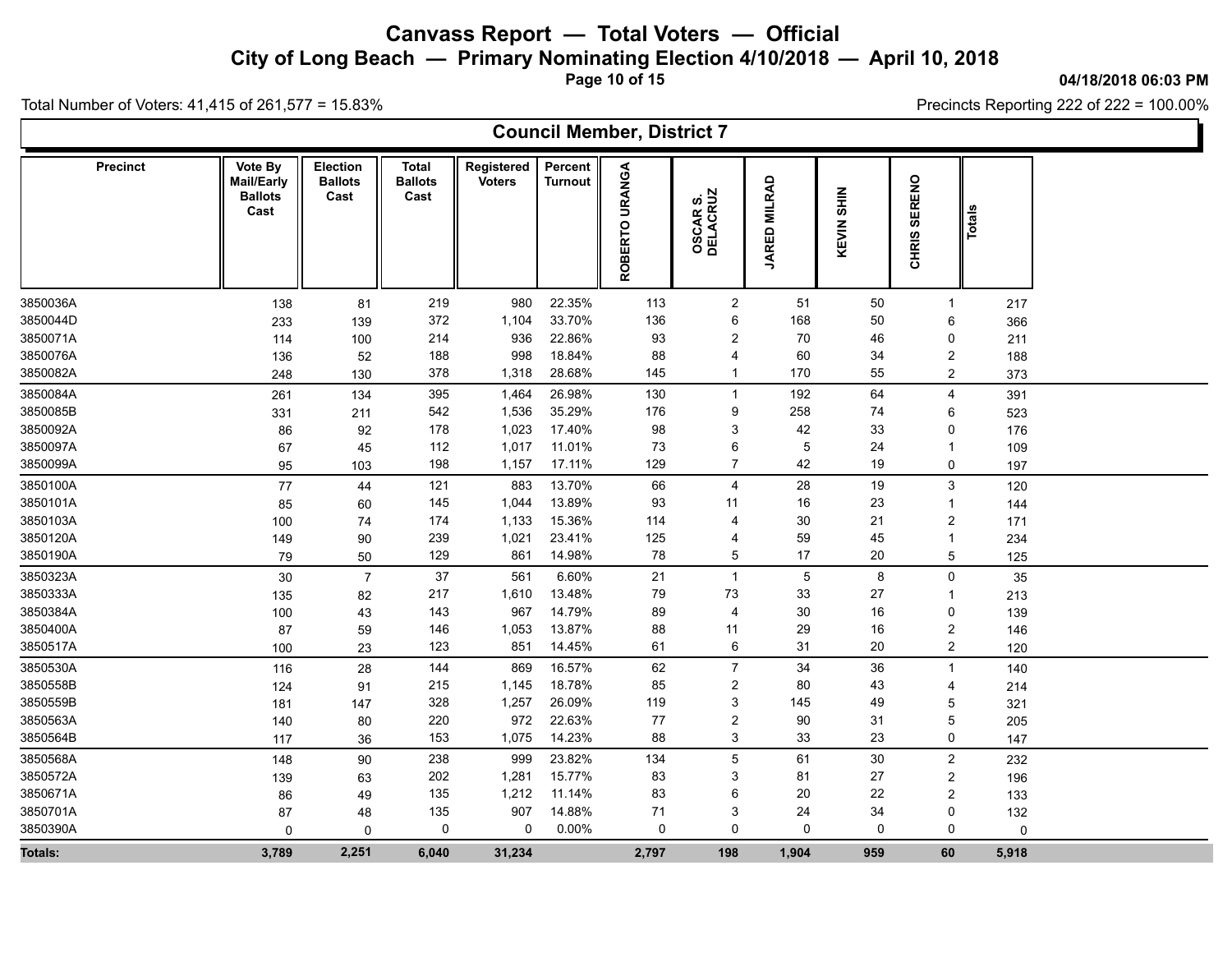**City of Long Beach — Primary Nominating Election 4/10/2018 — April 10, 2018**

**Page 11 of 15**

**04/18/2018 06:03 PM**

Ъ

Precincts Reporting 222 of 222 = 100.00%

|                 |                                                 |                                    |                                        |                             |                           | <b>Council Member, District 9</b> |                       |               |  |
|-----------------|-------------------------------------------------|------------------------------------|----------------------------------------|-----------------------------|---------------------------|-----------------------------------|-----------------------|---------------|--|
| <b>Precinct</b> | Vote By<br>Mail/Early<br><b>Ballots</b><br>Cast | Election<br><b>Ballots</b><br>Cast | <b>Total</b><br><b>Ballots</b><br>Cast | Registered<br><b>Voters</b> | Percent<br><b>Turnout</b> | MINEO L.<br>GONZALEZ              | <b>REX RICHARDSON</b> | <b>Totals</b> |  |
| 3850001A        | 65                                              | 32                                 | 97                                     | 1,159                       | 8.37%                     | 11                                | 82                    | 93            |  |
| 3850004A        | 63                                              | 62                                 | 125                                    | 1,284                       | 9.74%                     | 18                                | 106                   | 124           |  |
| 3850005A        | 56                                              | 51                                 | 107                                    | 1,142                       | 9.37%                     | 17                                | 89                    | 106           |  |
| 3850008A        | 71                                              | 91                                 | 162                                    | 1,315                       | 12.32%                    | 27                                | 130                   | 157           |  |
| 3850009A        | 30                                              | 20                                 | 50                                     | 1,188                       | 4.21%                     | 10                                | $36\,$                | 46            |  |
| 3850013B        | 89                                              | 52                                 | 141                                    | 1,534                       | 9.19%                     | 27                                | 111                   | 138           |  |
| 3850016A        | 90                                              | 43                                 | 133                                    | 1,214                       | 10.96%                    | 30                                | 98                    | 128           |  |
| 3850017B        | 57                                              | 19                                 | 76                                     | 986                         | 7.71%                     | 21                                | 54                    | 75            |  |
| 3850020A        | 64                                              | 25                                 | 89                                     | 1,102                       | 8.08%                     | 18                                | 68                    | 86            |  |
| 3850020B        | 58                                              | 32                                 | 90                                     | 893                         | 10.08%                    | 23                                | 65                    | 88            |  |
| 3850024A        | 80                                              | 43                                 | 123                                    | 1,175                       | 10.47%                    | 19                                | 100                   | 119           |  |
| 3850026A        | 89                                              | 52                                 | 141                                    | 1,497                       | 9.42%                     | 30                                | 109                   | 139           |  |
| 3850027D        | 95                                              | 54                                 | 149                                    | 1,487                       | 10.02%                    | 31                                | 110                   | 141           |  |
| 3850029A        | 59                                              | 12                                 | 71                                     | 847                         | 8.38%                     | 13                                | 52                    | 65            |  |
| 3850031B        | 68                                              | 30                                 | 98                                     | 1,549                       | 6.33%                     | 31                                | 62                    | 93            |  |
| 3850032B        | 67                                              | 34                                 | 101                                    | 1,073                       | 9.41%                     | 23                                | $73\,$                | 96            |  |
| 3850035A        | 72                                              | 17                                 | 89                                     | 859                         | 10.36%                    | 15                                | 70                    | 85            |  |
| 3850069A        | 120                                             | 54                                 | 174                                    | 1,531                       | 11.37%                    | 29                                | 139                   | 168           |  |
| 3850141A        | 78                                              | 25                                 | 103                                    | 1,382                       | 7.45%                     | 20                                | 77                    | 97            |  |
| 3850345A        | 90                                              | 49                                 | 139                                    | 1,477                       | 9.41%                     | 33                                | 96                    | 129           |  |
| 3850386C        | 90                                              | 52                                 | 142                                    | 1,155                       | 12.29%                    | 8                                 | 130                   | 138           |  |
| 3850402A        | 72                                              | 46                                 | 118                                    | 818                         | 14.43%                    | 36                                | 81                    | 117           |  |
| 3850001C        | $\mathbf 0$                                     | 0                                  | 0                                      | $\overline{2}$              | 0.00%                     | 0                                 | 0                     | 0             |  |
| 3850001D        | $\Omega$                                        | $\mathbf 0$                        | 0                                      | $\overline{1}$              | 0.00%                     | 0                                 | 0                     | 0             |  |
| 3850001E        | $\mathbf 0$                                     | 0                                  | 0                                      | $\mathbf 0$                 | 0.00%                     | 0                                 | 0                     | 0             |  |
| 3850226B        | 0                                               | 0                                  | 0                                      | $\overline{4}$              | 0.00%                     | 0                                 | $\mathsf{O}$          | 0             |  |
| 3850233A        | $\mathbf 0$                                     | 0                                  | 0                                      | -1                          | 0.00%                     | 0                                 | 0                     | 0             |  |
| Totals:         | 1,623                                           | 895                                | 2,518                                  | 26,675                      |                           | 490                               | 1,938                 | 2,428         |  |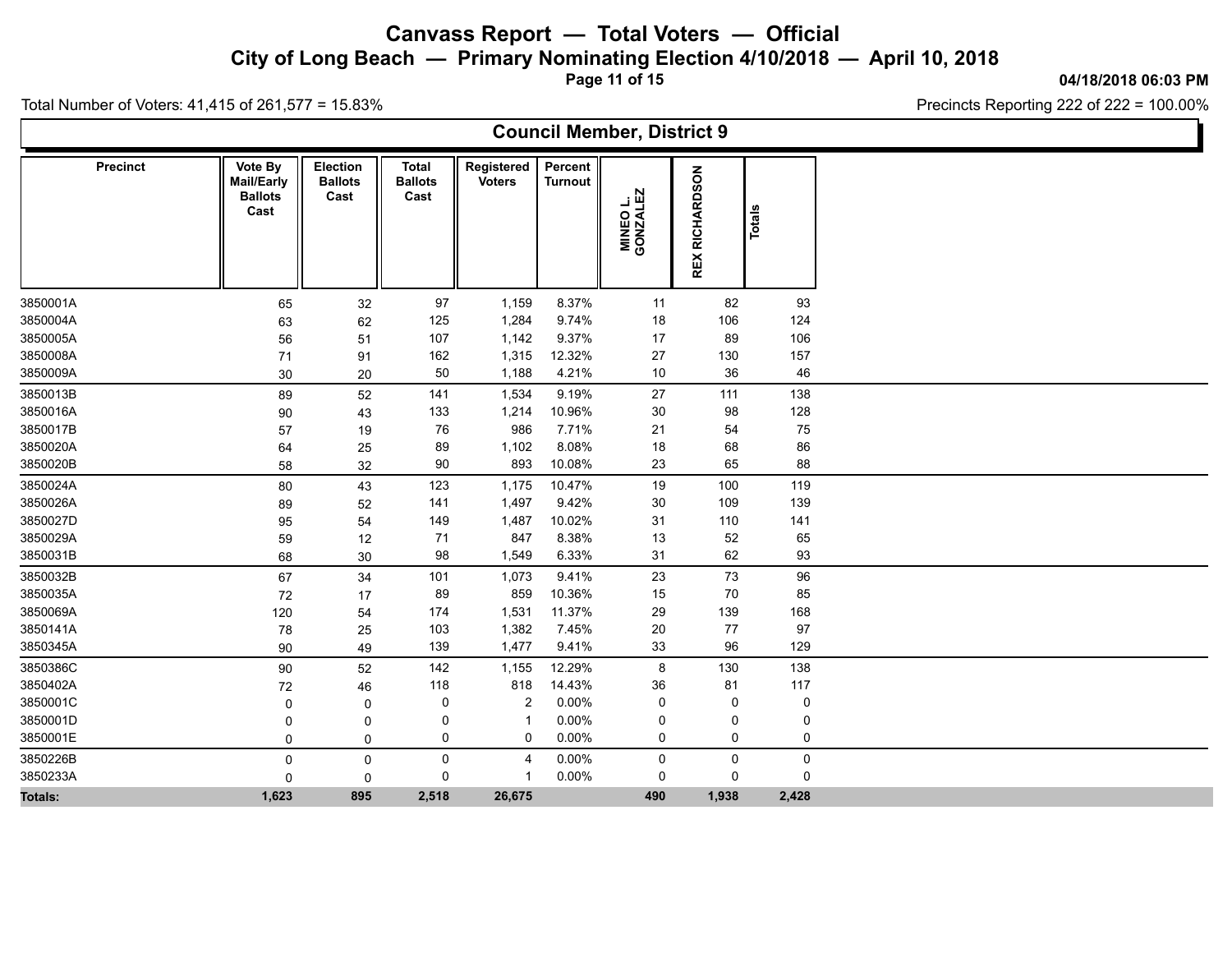**City of Long Beach — Primary Nominating Election 4/10/2018 — April 10, 2018**

**Page 12 of 15**

**04/18/2018 06:03 PM**

Ъ

Total Number of Voters: 41,415 of 261,577 = 15.83%

 $\Gamma$ 

|          |          |                                                 |                                    |                                        | Long Beach Community College District Member, Board of Trustees, Trustee Area 1 |                           |                               |                       |               |
|----------|----------|-------------------------------------------------|------------------------------------|----------------------------------------|---------------------------------------------------------------------------------|---------------------------|-------------------------------|-----------------------|---------------|
|          | Precinct | Vote By<br>Mail/Early<br><b>Ballots</b><br>Cast | Election<br><b>Ballots</b><br>Cast | <b>Total</b><br><b>Ballots</b><br>Cast | Registered<br><b>Voters</b>                                                     | Percent<br><b>Turnout</b> | <b>JEFFREY A.<br/>KELLOGG</b> | <b>UDUAK-JOE NTUK</b> | <b>Totals</b> |
| 3850001A |          | 65                                              | 32                                 | 97                                     | 1,159                                                                           | 8.37%                     | 24                            | 66                    | 90            |
| 3850004A |          | 63                                              | 62                                 | 125                                    | 1,284                                                                           | 9.74%                     | 31                            | 91                    | 122           |
| 3850005A |          | 56                                              | 51                                 | 107                                    | 1,142                                                                           | 9.37%                     | $32\,$                        | $73\,$                | 105           |
| 3850008A |          | 71                                              | 91                                 | 162                                    | 1,315                                                                           | 12.32%                    | 47                            | $111$                 | 158           |
| 3850009A |          | 30                                              | 20                                 | 50                                     | 1,188                                                                           | 4.21%                     | 24                            | 22                    | 46            |
| 3850013B |          | 89                                              | 52                                 | 141                                    | 1,534                                                                           | 9.19%                     | 52                            | 87                    | 139           |
| 3850016A |          | 90                                              | 43                                 | 133                                    | 1,214                                                                           | 10.96%                    | 56                            | $72\,$                | 128           |
| 3850017B |          | 57                                              | 19                                 | 76                                     | 986                                                                             | 7.71%                     | 25                            | 50                    | 75            |
| 3850020A |          | 64                                              | 25                                 | 89                                     | 1,102                                                                           | 8.08%                     | $39\,$                        | $50\,$                | 89            |
| 3850020B |          | 58                                              | 32                                 | 90                                     | 893                                                                             | 10.08%                    | 41                            | 47                    | 88            |
| 3850024A |          | 80                                              | 43                                 | 123                                    | 1,175                                                                           | 10.47%                    | 53                            | 68                    | 121           |
| 3850026A |          | 89                                              | 52                                 | 141                                    | 1,497                                                                           | 9.42%                     | 46                            | 93                    | 139           |
| 3850027D |          | 95                                              | 54                                 | 149                                    | 1,487                                                                           | 10.02%                    | 55                            | 87                    | 142           |
| 3850029A |          | 59                                              | 12                                 | 71                                     | 847                                                                             | 8.38%                     | 25                            | 46                    | $71$          |
| 3850031B |          | 68                                              | 30                                 | 98                                     | 1,549                                                                           | 6.33%                     | 36                            | 57                    | 93            |
| 3850032B |          | 67                                              | 34                                 | 101                                    | 1,073                                                                           | 9.41%                     | 33                            | 65                    | 98            |
| 3850037A |          | 55                                              | 21                                 | 76                                     | 1,363                                                                           | 5.58%                     | 28                            | 43                    | 71            |
| 3850039A |          | 58                                              | 12                                 | $70\,$                                 | 1,287                                                                           | 5.44%                     | 23                            | 41                    | 64            |
| 3850042A |          | 105                                             | 22                                 | 127                                    | 891                                                                             | 14.25%                    | 39                            | 85                    | 124           |
| 3850044D |          | 233                                             | 139                                | 372                                    | 1,104                                                                           | 33.70%                    | 160                           | 204                   | 364           |
| 3850053A |          | 181                                             | 63                                 | 244                                    | 1,404                                                                           | 17.38%                    | 91                            | 148                   | 239           |
| 3850055A |          | 203                                             | 54                                 | 257                                    | 1,656                                                                           | 15.52%                    | 103                           | 146                   | 249           |
| 3850058A |          | 84                                              | 68                                 | 152                                    | 1,391                                                                           | 10.93%                    | 69                            | 81                    | 150           |
| 3850060A |          | 96                                              | 41                                 | 137                                    | 1,468                                                                           | 9.33%                     | 49                            | 84                    | 133           |
| 3850069A |          | 120                                             | 54                                 | 174                                    | 1,531                                                                           | 11.37%                    | 62                            | 108                   | 170           |
| 3850070A |          | 172                                             | 95                                 | 267                                    | 1,001                                                                           | 26.67%                    | 108                           | 151                   | 259           |
| 3850075A |          | 121                                             | 90                                 | 211                                    | 928                                                                             | 22.74%                    | 100                           | 108                   | 208           |
| 3850085B |          | 331                                             | 211                                | 542                                    | 1,536                                                                           | 35.29%                    | 226                           | 291                   | 517           |
| 3850102A |          | 82                                              | 34                                 | 116                                    | 1,387                                                                           | 8.36%                     | 54                            | 61                    | 115           |
| 3850141A |          | 78                                              | 25                                 | 103                                    | 1,382                                                                           | 7.45%                     | 31                            | 70                    | 101           |
| 3850216A |          | 233                                             | 136                                | 369                                    | 1,336                                                                           | 27.62%                    | 164                           | 197                   | 361           |
| 3850345A |          | 90                                              | 49                                 | 139                                    | 1,477                                                                           | 9.41%                     | 60                            | 76                    | 136           |
| 3850386C |          | 90                                              | 52                                 | 142                                    | 1,155                                                                           | 12.29%                    | 35                            | 104                   | 139           |
| 3850395A |          | 44                                              | 19                                 | 63                                     | 912                                                                             | 6.91%                     | 27                            | 34                    | 61            |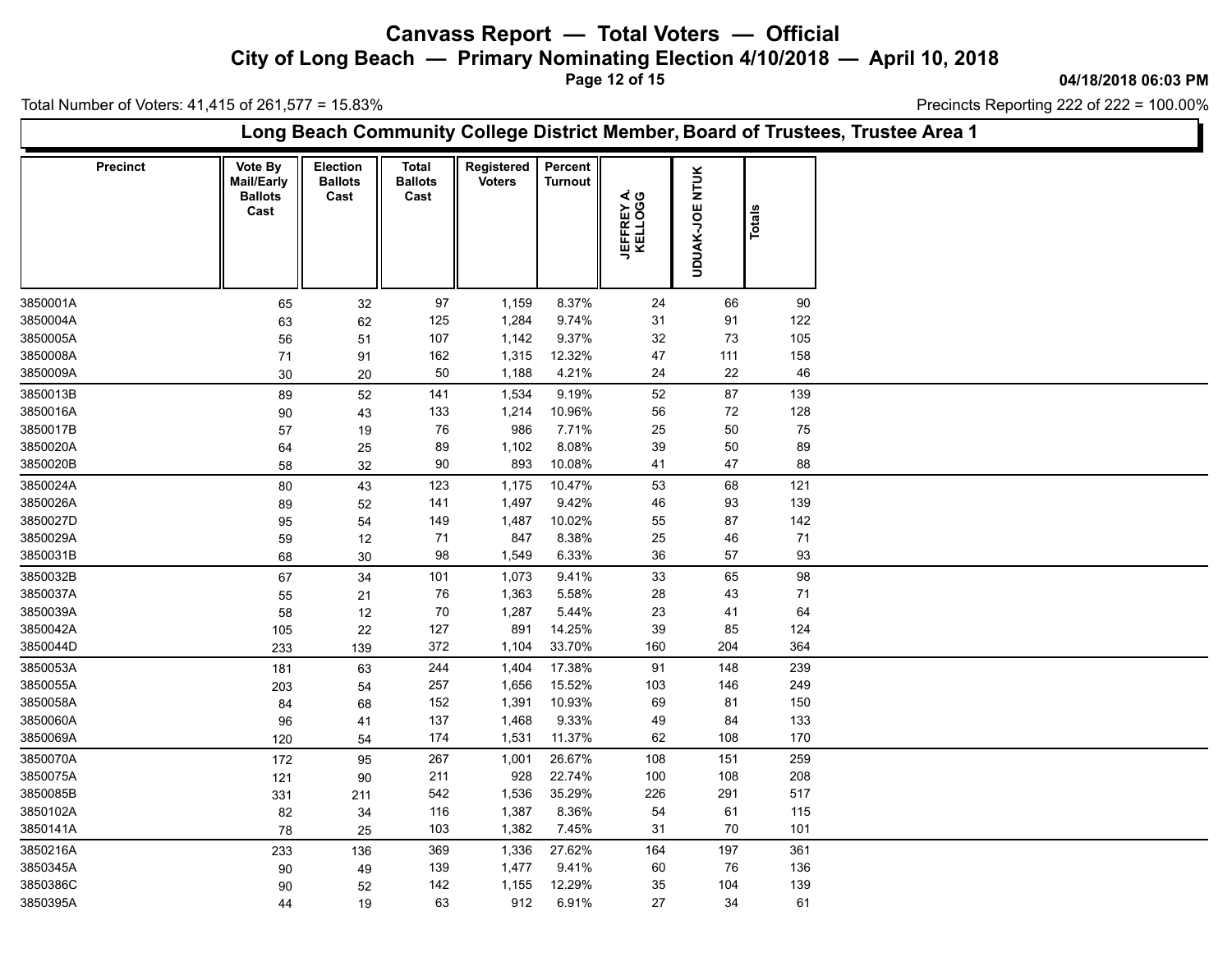**City of Long Beach — Primary Nominating Election 4/10/2018 — April 10, 2018**

**Page 13 of 15**

**04/18/2018 06:03 PM**

Total Number of Voters: 41,415 of 261,577 = 15.83%

|          |                 |                                                        |                                    |                                        |                             |                           |                               |                                          |               | Long Beach Community College District Member, Board of Trustees, Trustee Area 1 |
|----------|-----------------|--------------------------------------------------------|------------------------------------|----------------------------------------|-----------------------------|---------------------------|-------------------------------|------------------------------------------|---------------|---------------------------------------------------------------------------------|
|          | <b>Precinct</b> | Vote By<br><b>Mail/Early</b><br><b>Ballots</b><br>Cast | Election<br><b>Ballots</b><br>Cast | <b>Total</b><br><b>Ballots</b><br>Cast | Registered<br><b>Voters</b> | Percent<br><b>Turnout</b> | <b>JEFFREY A.<br/>KELLOGG</b> | $\leq$<br>Ę<br><b>MC</b><br><b>UDUAK</b> | <b>Totals</b> |                                                                                 |
| 3850396A |                 | 86                                                     | 32                                 | 118                                    | 1,467                       | 8.04%                     | 45                            | 71                                       | 116           |                                                                                 |
| 3850402A |                 | 72                                                     | 46                                 | 118                                    | 818                         | 14.43%                    | 45                            | 73                                       | 118           |                                                                                 |
| 3850415A |                 | 66                                                     | 49                                 | 115                                    | 1,157                       | 9.94%                     | 30                            | 83                                       | 113           |                                                                                 |
| 3850549A |                 | 315                                                    | 80                                 | 395                                    | 1,660                       | 23.80%                    | 220                           | 169                                      | 389           |                                                                                 |
| 3850555A |                 | 95                                                     | 47                                 | 142                                    | 1,734                       | 8.19%                     | 48                            | 89                                       | 137           |                                                                                 |
| 3850558B |                 | 124                                                    | 91                                 | 215                                    | 1,145                       | 18.78%                    | 86                            | 125                                      | 211           |                                                                                 |
| 3850559B |                 | 181                                                    | 147                                | 328                                    | 1,257                       | 26.09%                    | 118                           | 206                                      | 324           |                                                                                 |
| 3850562A |                 | 257                                                    | 142                                | 399                                    | 1,131                       | 35.28%                    | 226                           | 165                                      | 391           |                                                                                 |
| 3850563A |                 | 140                                                    | 80                                 | 220                                    | 972                         | 22.63%                    | 124                           | 89                                       | 213           |                                                                                 |
| 3850660A |                 | 92                                                     | 22                                 | 114                                    | 1,607                       | 7.09%                     | 50                            | 58                                       | 108           |                                                                                 |
| 3450030B |                 | 0                                                      | 0                                  | 0                                      | 24                          | $0.00\%$                  | 0                             | 0                                        | 0             |                                                                                 |
| Totals:  |                 | 4,905                                                  | 2,573                              | 7,478                                  | 55,626                      |                           | 3,040                         | 4,245                                    | 7,285         |                                                                                 |
|          |                 |                                                        |                                    |                                        |                             |                           |                               |                                          |               |                                                                                 |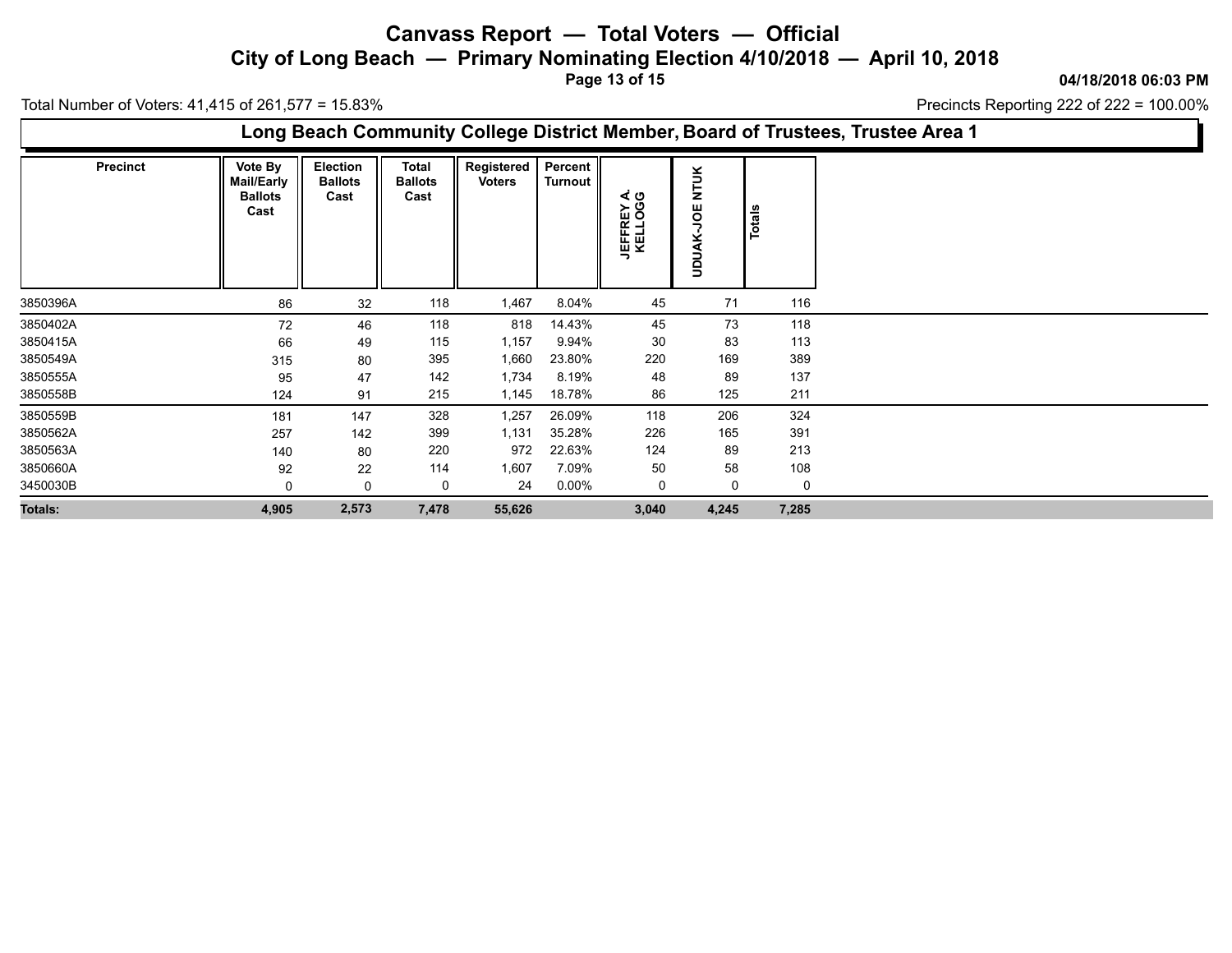**City of Long Beach — Primary Nominating Election 4/10/2018 — April 10, 2018**

**Page 14 of 15**

**04/18/2018 06:03 PM**

Ъ

Total Number of Voters: 41,415 of 261,577 = 15.83%

 $\Gamma$ 

|                 |                                                 |                                    |                                        | Long Beach Unified School District Governing Board Member, District 3 |                           |                |                        |                                       |        |  |
|-----------------|-------------------------------------------------|------------------------------------|----------------------------------------|-----------------------------------------------------------------------|---------------------------|----------------|------------------------|---------------------------------------|--------|--|
| <b>Precinct</b> | Vote By<br>Mail/Early<br><b>Ballots</b><br>Cast | Election<br><b>Ballots</b><br>Cast | <b>Total</b><br><b>Ballots</b><br>Cast | Registered<br><b>Voters</b>                                           | Percent<br><b>Turnout</b> | EDUARDO LARA   | CESAR A.<br>ARMENDARIZ | <b>BENITEZ</b><br>JUAN <sub>M</sub> . | Totals |  |
| 3850007A        | 135                                             | 34                                 | 169                                    | 1,339                                                                 | 12.62%                    | 32             | 69                     | 57                                    | 158    |  |
| 3850010A        | 69                                              | 58                                 | 127                                    | 1,530                                                                 | 8.30%                     | 22             | 50                     | 44                                    | 116    |  |
| 3850012A        | 240                                             | 43                                 | 283                                    | 1,602                                                                 | 17.67%                    | 52             | 58                     | 148                                   | 258    |  |
| 3850034A        | 41                                              | 18                                 | 59                                     | 1,025                                                                 | 5.76%                     | 5              | 22                     | 29                                    | 56     |  |
| 3850038A        | 40                                              | 27                                 | 67                                     | 950                                                                   | 7.05%                     | 14             | 17                     | 31                                    | 62     |  |
| 3850040A        | 50                                              | 27                                 | $77$                                   | 1,199                                                                 | 6.42%                     | 8              | 23                     | 41                                    | 72     |  |
| 3850046A        | 47                                              | 18                                 | 65                                     | 1,125                                                                 | 5.78%                     | 12             | 11                     | 36                                    | 59     |  |
| 3850047A        | 75                                              | 30                                 | 105                                    | 1,469                                                                 | 7.15%                     | 21             | 35                     | 46                                    | 102    |  |
| 3850049A        | 83                                              | 31                                 | 114                                    | 1,286                                                                 | 8.86%                     | 34             | 33                     | 36                                    | 103    |  |
| 3850072A        | 154                                             | 66                                 | 220                                    | 1,683                                                                 | 13.07%                    | 43             | 53                     | 94                                    | 190    |  |
| 3850091A        | 45                                              | 12                                 | 57                                     | 1,120                                                                 | 5.09%                     | 12             | 19                     | 24                                    | 55     |  |
| 3850144A        | 45                                              | 18                                 | 63                                     | 938                                                                   | 6.72%                     | $\overline{7}$ | 28                     | 26                                    | 61     |  |
| 3850151A        | 51                                              | 36                                 | 87                                     | 1,264                                                                 | 6.88%                     | 17             | 30                     | 34                                    | 81     |  |
| 3850152A        | 107                                             | 66                                 | 173                                    | 1,184                                                                 | 14.61%                    | 28             | 58                     | 76                                    | 162    |  |
| 3850158A        | 51                                              | 30                                 | 81                                     | 1,113                                                                 | 7.28%                     | 14             | 24                     | 36                                    | 74     |  |
| 3850159A        | 41                                              | 25                                 | 66                                     | 1,004                                                                 | 6.57%                     | 6              | 22                     | 31                                    | 59     |  |
| 3850175B        | 110                                             | 37                                 | 147                                    | 1,263                                                                 | 11.64%                    | 30             | 51                     | 59                                    | 140    |  |
| 3850178A        | 119                                             | 60                                 | 179                                    | 1,553                                                                 | 11.53%                    | 26             | 56                     | 83                                    | 165    |  |
| 3850185A        | 38                                              | 28                                 | 66                                     | 1,005                                                                 | 6.57%                     | 9              | 18                     | 31                                    | 58     |  |
| 3850198A        | 213                                             | 83                                 | 296                                    | 1,775                                                                 | 16.68%                    | 46             | 95                     | 119                                   | 260    |  |
| 3850201A        | 220                                             | 66                                 | 286                                    | 1,467                                                                 | 19.50%                    | 51             | 84                     | 117                                   | 252    |  |
| 3850204A        | 149                                             | 65                                 | 214                                    | 1,637                                                                 | 13.07%                    | 40             | 62                     | 93                                    | 195    |  |
| 3850237A        | 110                                             | 72                                 | 182                                    | 1,636                                                                 | 11.12%                    | 28             | 62                     | 82                                    | 172    |  |
| 3850238A        | 117                                             | 47                                 | 164                                    | 1,287                                                                 | 12.74%                    | 32             | 53                     | 69                                    | 154    |  |
| 3850239B        | 99                                              | 30                                 | 129                                    | 1,079                                                                 | 11.96%                    | 21             | 47                     | 50                                    | 118    |  |
| 3850246A        | 98                                              | 46                                 | 144                                    | 1,403                                                                 | 10.26%                    | 32             | 52                     | 49                                    | 133    |  |
| 3850247A        | 69                                              | 22                                 | 91                                     | 1,238                                                                 | 7.35%                     | 13             | 34                     | 39                                    | 86     |  |
| 3850362A        | 98                                              | 54                                 | 152                                    | 1,072                                                                 | 14.18%                    | 25             | 61                     | 55                                    | 141    |  |
| 3850364A        | 75                                              | 32                                 | 107                                    | 1,411                                                                 | 7.58%                     | 28             | 25                     | 45                                    | 98     |  |
| 3850368A        | 132                                             | 44                                 | 176                                    | 1,732                                                                 | 10.16%                    | 31             | 39                     | 93                                    | 163    |  |
| 3850379A        | 40                                              | 32                                 | 72                                     | 1,017                                                                 | 7.08%                     | 14             | $18$                   | 38                                    | $70\,$ |  |
| 3850545B        | 90                                              | 22                                 | 112                                    | 794                                                                   | 14.11%                    | 18             | 52                     | 38                                    | 108    |  |
| 3850577A        | 108                                             | 22                                 | 130                                    | 1,281                                                                 | 10.15%                    | 17             | 27                     | 74                                    | 118    |  |
| 3850591A        | 85                                              | 57                                 | 142                                    | 1,429                                                                 | 9.94%                     | 41             | 45                     | 44                                    | 130    |  |